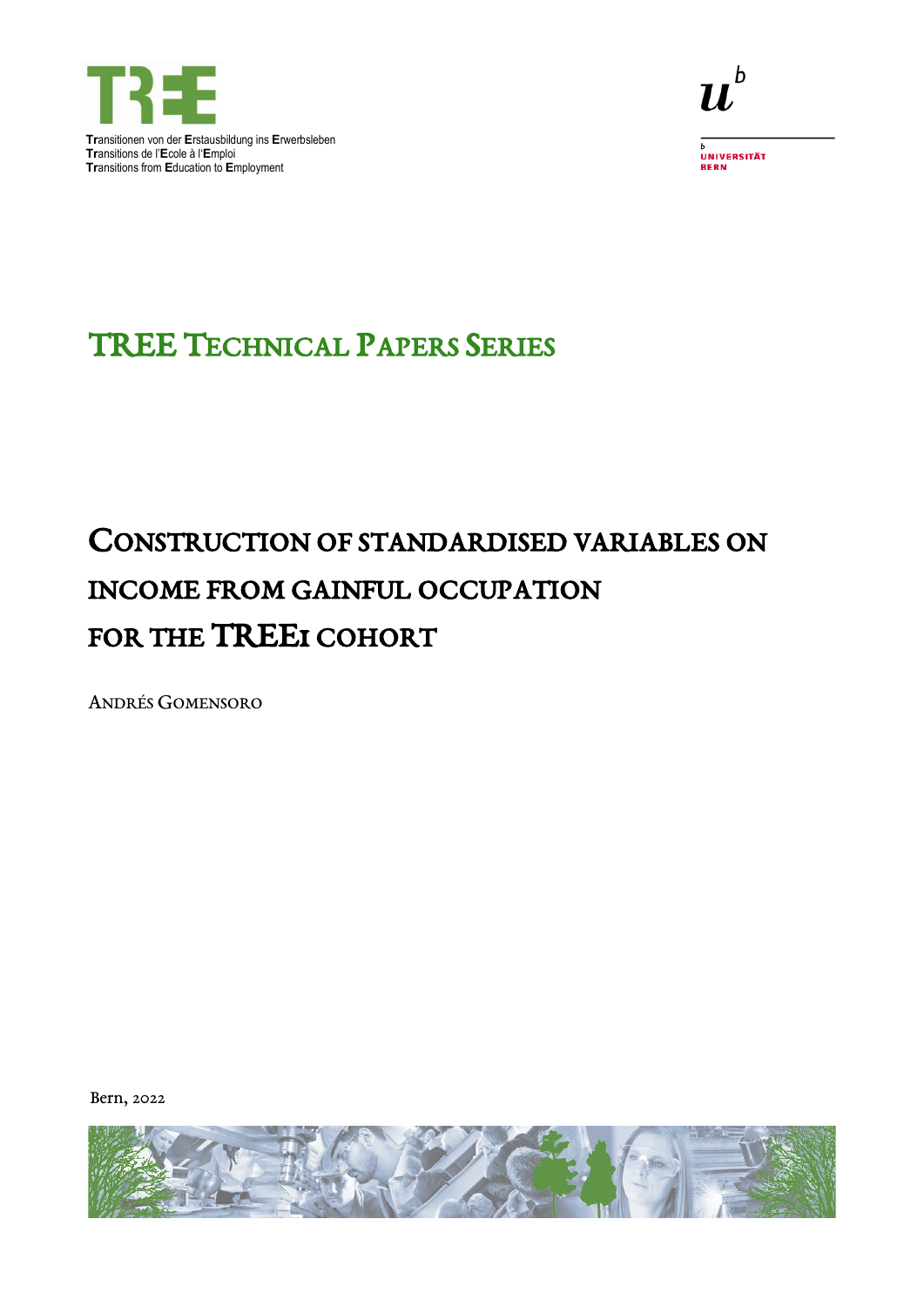#### Impressum

Series edited by TREE (Transitions from Education to Employment). University of Bern Fabrikstr. 8 3012 Bern/Switzerland [www.tree.unibe.ch](http://www.tree.unibe.ch/) 

[tree.soz@unibe.ch](mailto:tree@soz.unibe.ch) 

#### Suggested citation

Gomensoro, A. (2022). Construction of standardised variables on income from gainful occupation for the TREE1 cohort. TREE Technical Paper Series. Bern: TREE. DOI 10.48350/169605



This work is licensed under a Creative Commons Attribution 4.0 International License. <https://creativecommons.org/licenses/by/4.0/legalcode>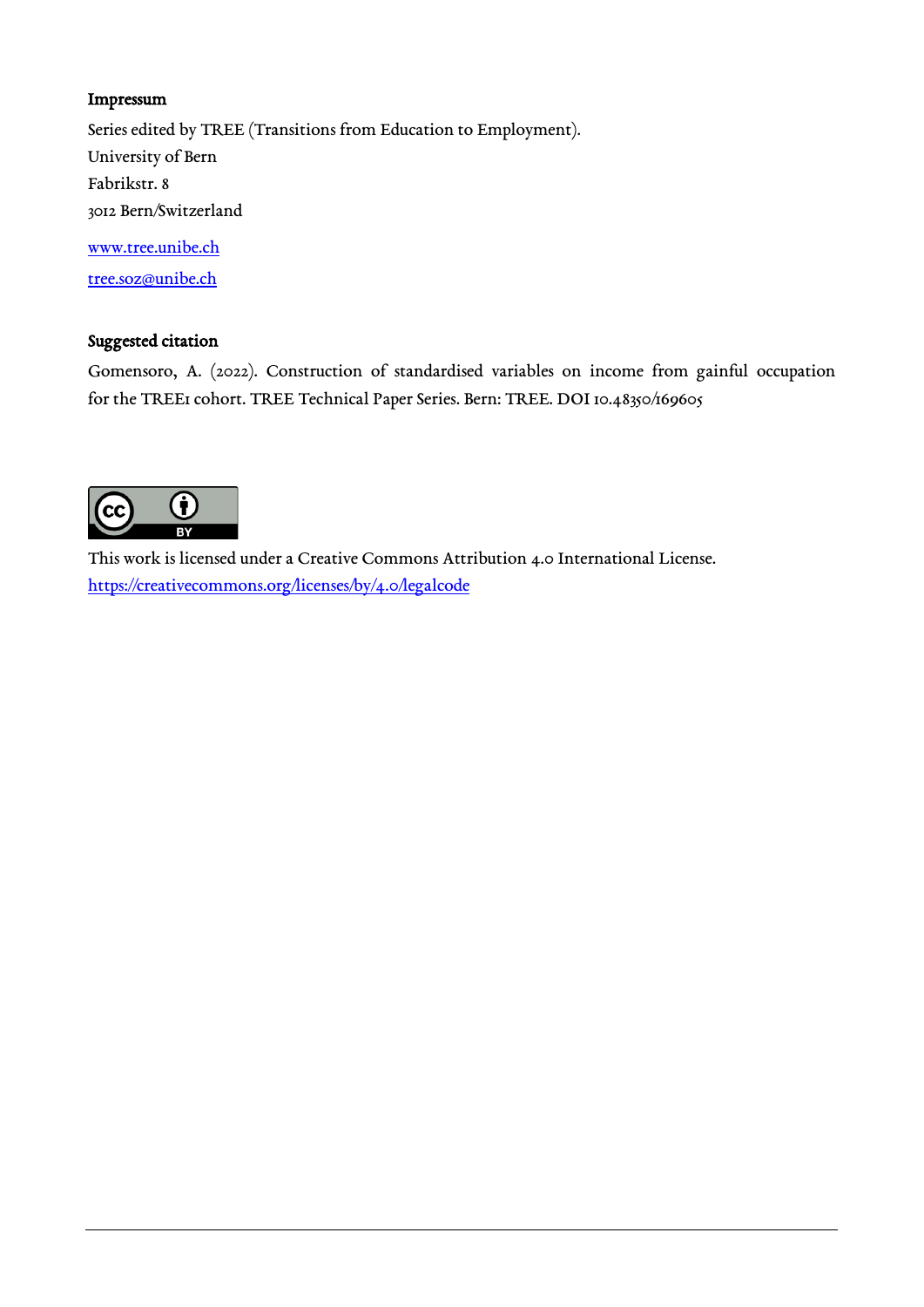## Abstract

This paper documents the construction of composite variables on income from gainful occupation (salaries from employment and earnings from self-employment) pertaining to the respondents of the TREE (Transitions from Education to Employment) panel survey's first cohort (TREE1). The paper describes the data and the assumptions that underlie the construction of the composite variables. Its objective is to provide TREE data users with ready-to-use information on respondents' income from gainful occupation that are consistent, methodologically "state of the art" and comparable across survey waves. The variables will be included in the next TREE1 data release, which is scheduled for 2023. Until then, the new salary composite variables are avail-able to data users upon request.<sup>[1](#page-2-0)</sup> The Stata code used to generate the variables is included in this paper as an appendix.

## Keywords

 $\overline{a}$ 

Salary, wages, earnings, income, TREE, Switzerland, panel study

<span id="page-2-0"></span><sup>1</sup> Mailto: [tree.soz@unibe.ch.](mailto:tree.soz@unibe.ch) Please note that in order to obtain the data, users will need to have signed a data user agreement pertaining to the main TREE1 dataset [\(https://www.swissubase.ch/en/catalogue/studies/12476/18017/datasets/816/1521/overview\)](https://www.swissubase.ch/en/catalogue/studies/12476/18017/datasets/816/1521/overview).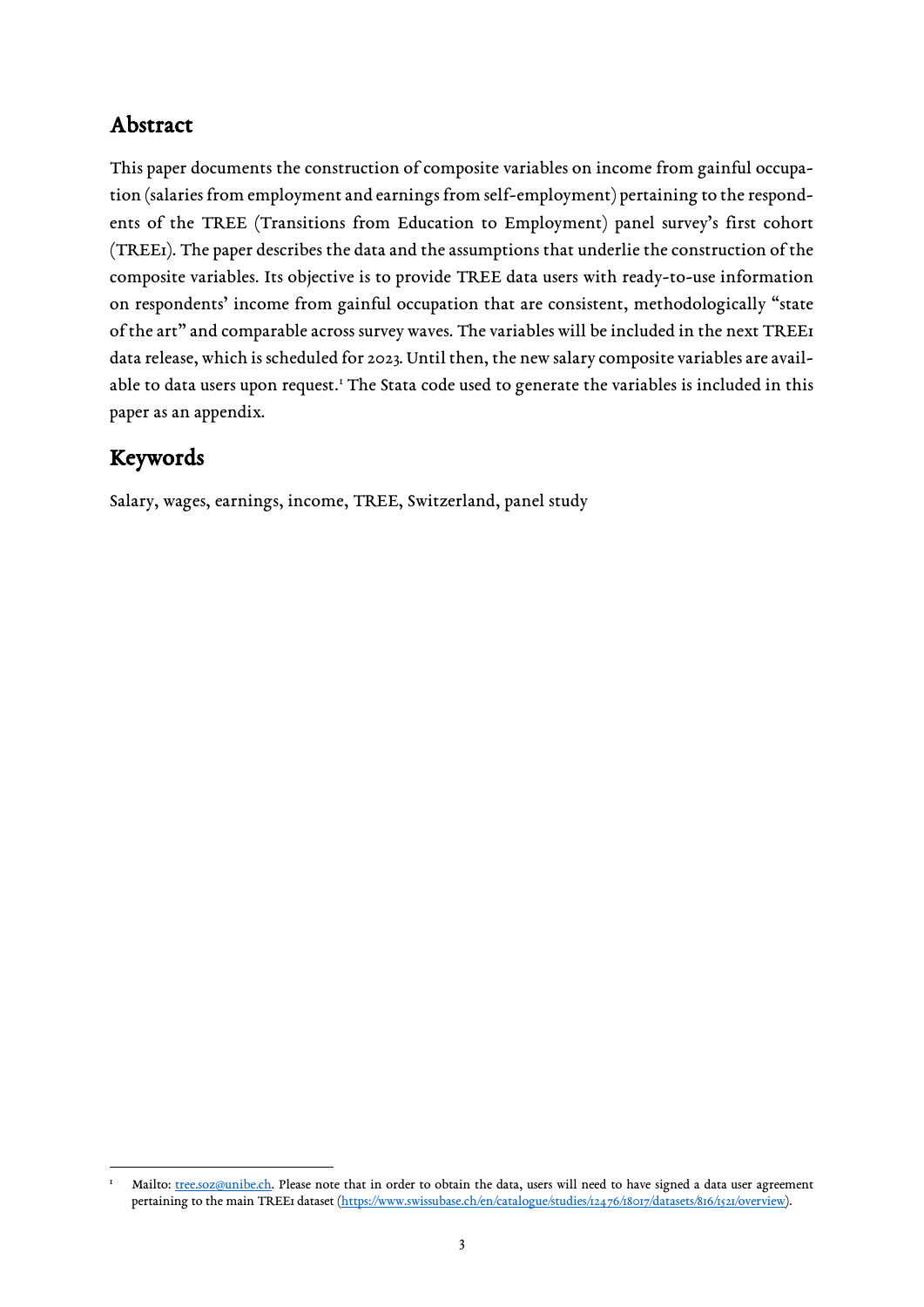## Table of Contents

| 2.        |      |  |
|-----------|------|--|
| 3.        |      |  |
|           | 3.I. |  |
|           | 3.2. |  |
|           | 3.3. |  |
|           | 3.4. |  |
| 4.        |      |  |
| $\zeta$ . |      |  |
|           |      |  |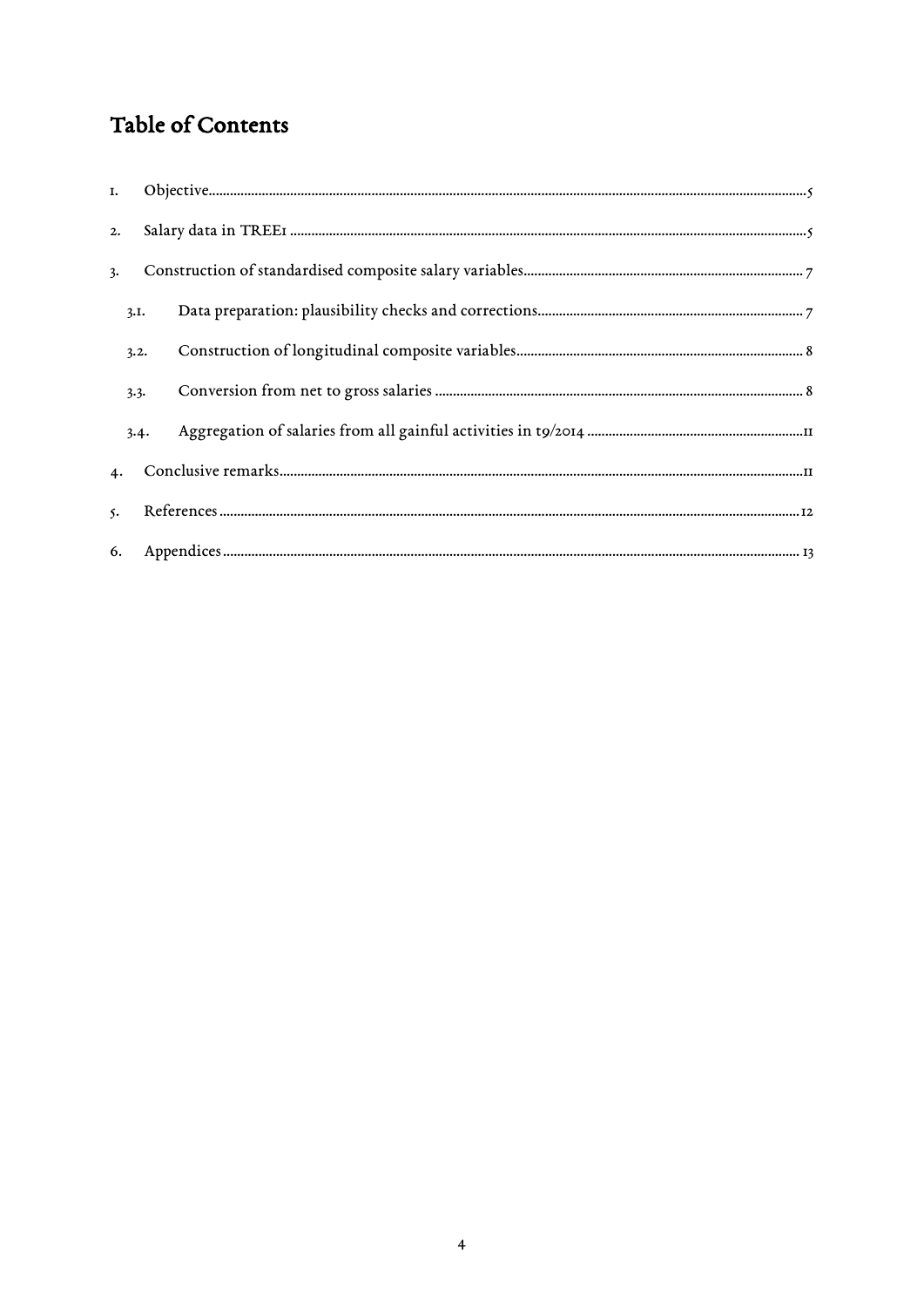### <span id="page-4-0"></span>1. Objective

This documentation describes the construction of composite salary<sup>[2](#page-4-2)</sup> variables for the first cohort of the TREE survey (TREE1, Transitions from Education to Employment; see Gomensoro & Meyer, 2017; TREE, 2016) collected from the third  $(t_3/2003)$  to the ninth  $(t_9/2014)$  survey wave. The TREE1 dataset includes highly detailed information on salaries for main or multiple gainful activities. To date, however, the dataset lacks composite salary variables that are ready to use and comparable across survey waves (from t3/2003 to t9/2014). It was therefore left to users, for instance, to convert hourly wages to monthly salaries or net to gross earnings (and vice versa), or to aggregate salaries from multiple jobs. On the one hand, this was highly inefficient as every user had to develop his or her own procedures to this end. On the other hand, this led to the development of divergent practices, calculation methods and estimations. In order to facilitate those preparation steps we propose different composite variables that are comparable across survey waves. This paper describes how we constructed the composite variables and documents the assumptions that underlie our methodology. Our method is largely in line with methodological approaches in other national and international studies collecting data on income from gainful occupation (FSO, 2021; Kuhn, 2010, 2019). The composite variables will be included in the next TREE1 data release, which is scheduled to be published in 2023. Until then, they are available to TREE data users on request.<sup>[3](#page-4-3)</sup> The Stata code we used for the construction of the composite variables is included in Appendix 6.

In Section [2,](#page-4-1) we describe the salary composite variables and the primary variables from TREE1 that we use in the calculation of it. We then explain how we constructed those composite variables (Section [3\)](#page-6-0), including the data preparation [\(3.1\)](#page-6-1), the construction of composite variables comparable across survey waves [\(3.2\)](#page-7-0), of variables that account for all available salary information in the 9th survey wave  $(3.4)$ , and the conversion from net to gross salaries  $(3.3)$ . Section 4 concludes with some remarks to data users.

## <span id="page-4-1"></span>2. Salary data in TREE1

 $\overline{\phantom{a}}$ 

The TREE survey and its instruments have evolved over the course of the survey waves and as respondents' life courses have progressed. For example, the volume and accuracy of data on occupational activities and salaries increased over time, which is related to the growing importance of occupational activities once a significant proportion of respondents have acquired post-compulsory education and start entering working life around three to four years after the end of compulsory school. The expansion of data on salaries is also related to important changes in survey modes. Salaries were surveyed from t3 (2003) onward, i.e., three years after the end of compulsory education, when a relevant share of respondents began to enter the labour market.

<span id="page-4-2"></span><sup>2</sup> We define salary as the monetary earnings from employed or self-employed/independent gainful activities.

<span id="page-4-3"></span><sup>3</sup> Mailto: [tree.soz@unibe.ch.](mailto:tree.soz@unibe.ch) Please note that in order to obtain the data, users will need to have signed a data user agreement pertaining to the main TREE1 dataset [\(https://www.swissubase.ch/en/catalogue/studies/12476/18017/datasets/816/1521/overview\)](https://www.swissubase.ch/en/catalogue/studies/12476/18017/datasets/816/1521/overview).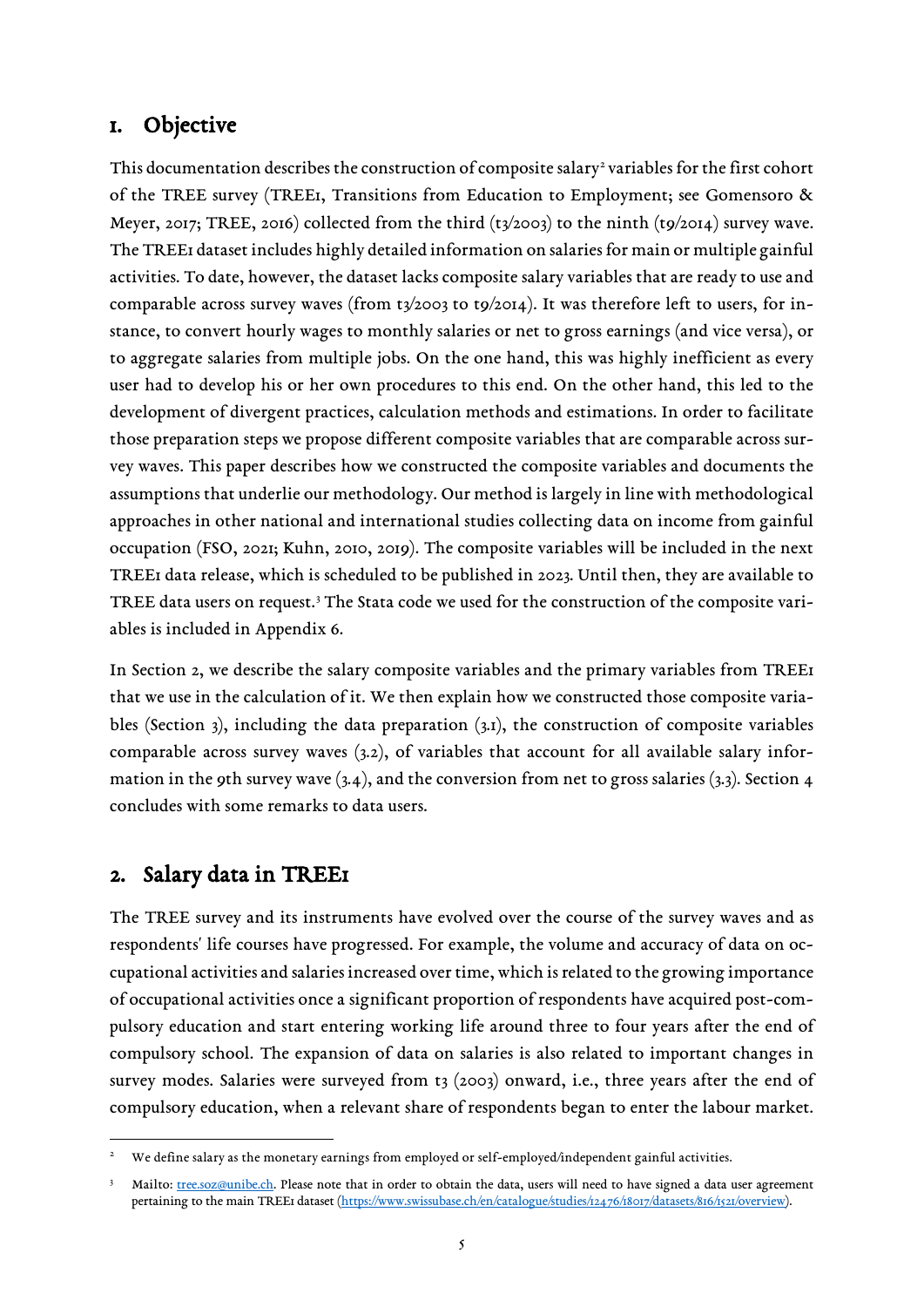Up to survey wave t4 (2004), the primary survey mode was a written questionnaire. As of t5 (2005), the survey adopted a mixed mode design with a CATI part followed by a self-completed complementary questionnaire (see TREE, 2016i; Gomensoro & Meyer, 2017). These changes with regard to survey modes and instrument design allowed for a more detailed collection of data on salaries. For respondents gainfully employed (including self-employment) at the time of the survey, the complementary questionnaire included detailed questions on the main occupational activity and salaries. As of survey wave to  $(2014)$ , the collection of data on earnings was transferred from the complementary questionnaire to the CATI part and, at the same time, extended such that all gainful occupational activities which respondents reported at the moment of the survey are covered. These changes in design and instrumentation affect the type and degree of detail of earnings data available in progressing panel waves and have implications on the number of valid observations.

Appendix 1 provides an overview of the available data on income earned from gainful occupation (including self-employment). From the third to the fifth survey waves, salary of the main gainful occupation was surveyed as hourly wage (*sala1*) or monthly earnings (*sala2*), in some cases within an open text question (*sala3*). From panel wave six to eight, data on 13th monthly salaries has been additionally collected (salas; sala6). As of the ninth survey wave, TREE added the possibility to report yearly earnings (*sala7*), to specify other types of income from gainful occupation such as bonus, share of profits or similar benefits (*sala8*) and to enter salary in foreign currencies (*sala11*; *foreign\_currency*). Furthermore, salaries at t9 have been collected for *all* gainful occupations held by a given respondent. [4](#page-5-0) Finally, the list of variables of interest includes the weekly hours of work (*jobh*; *jobhbmin*; *jobhbmax*) and the terms of employment (*jobs*) in order to distinguish between employment and self-employment.

Detailed salary data are crucial for researchers, but preparing them can be challenging and timeconsuming. TREE allows respondents to report their salaries in several "formats" (hourly, monthly, yearly; gross or net, etc.), which is known to increase data quality, as no conversion calculations need to be performed during the interview. In order to simplify and standardise these various formats, we propose two sets of monthly salary composite variables (see [Table 1\)](#page-6-2). The first set contains variables that are comparable across waves and based on the main gainful occupation (salary: *t3sala\_comp* to *t9sala\_comp*; full-time equivalent salary: *t3sala\_fte\_comp* to *t9sala\_fte\_comp*). The second set includes composite variables (salary: *t9sala\_all\_comp*; fulltime equivalent salary: *t9sala\_fte\_all\_comp*) based on aggregate data of all gainful occupations at t9/2014. [5](#page-5-1) In the variable names, "*t3*", "*t4*"…"*t9*" refer to the survey wave, "*sala*" to salary, "*fte*" to full time equivalent, "*all*" to all gainful activities and "*comp*" to composite. Both sets of monthly salary composite variables correspond to gross salaries (including social insurance contributions).

<span id="page-5-0"></span>The composite salary can thus be calculated on the basis of the actual compensation a respondent claims to have received (which may differ from the the salary specified in the contract or from administrative salary data; FSO 2021).

<span id="page-5-1"></span><sup>5</sup> Including information on 13th month salary and special payments such as bonus, overtime pay, etc.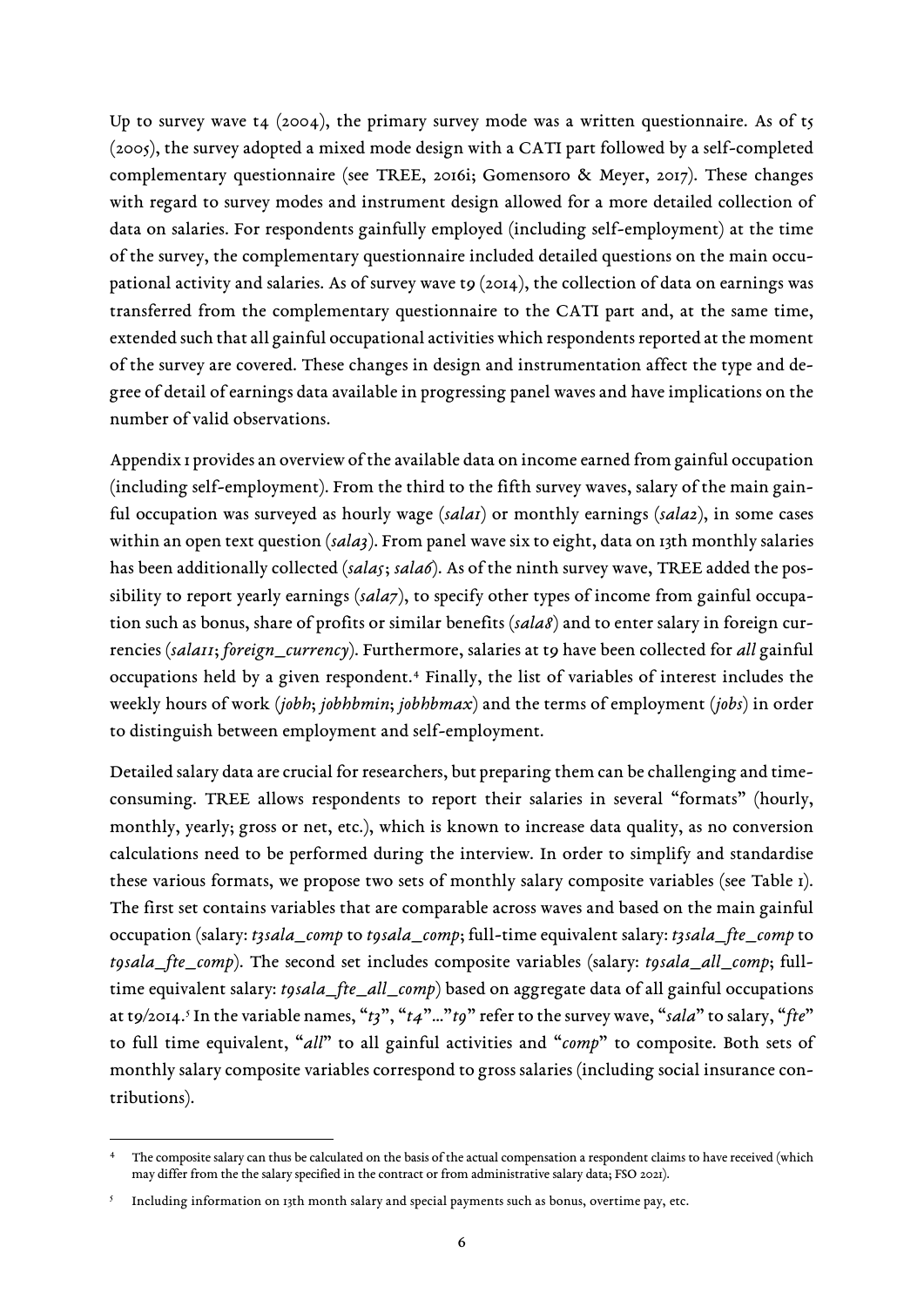All the composite variables have to be considered as estimations implying certain approximations that are also found in other data sources. The variables for the analysis of salaries are constructed from self-reported data at the time of data collection (it is not from administrative income registers) and are therefore not necessarily representative of the average monthly wage during the entire year. Moreover, the ratio between net and gross wages is also subject to an element of approximation, as social insurance contribution rates vary across cantons, age groups and companies in Switzerland. The composite variables refer to monthly gross earnings, as this implies fewer conversions and thus fewer approximations (72% of salaries have been reported as gross salaries, 83% have been reported as monthly salaries). In t9/2014, 89% of the respondents for which we have data on salary pursued only one gainful activity, while 11% reported several.<sup>[6](#page-6-3)</sup>

<span id="page-6-2"></span>

| Variable name                                             | label                                                                                    | Scale/classification      |  |  |  |  |  |  |  |  |  |  |
|-----------------------------------------------------------|------------------------------------------------------------------------------------------|---------------------------|--|--|--|--|--|--|--|--|--|--|
| Salary based on main job (comparable across survey waves) |                                                                                          |                           |  |  |  |  |  |  |  |  |  |  |
| t3sala_comp-<br>t9sala_comp                               | t3 - t9 monthly salary (main gainful activity; gross; Swiss Francs)                      | Swiss Francs per<br>month |  |  |  |  |  |  |  |  |  |  |
| t3sala_fte_comp-<br>t9sala_fte_comp                       | t3 - t9 monthly full-time equivalent salary (main gainful activity; gross; Swiss Francs) | Swiss Francs per<br>month |  |  |  |  |  |  |  |  |  |  |
|                                                           | Salary based on all jobs (not comparable with previous survey waves)                     |                           |  |  |  |  |  |  |  |  |  |  |
| t9sala_all_comp                                           | t9 monthly salary (all gainful activities; gross; Swiss Francs)                          | Swiss Francs per<br>month |  |  |  |  |  |  |  |  |  |  |
| t9sala_all_fte_comp                                       | t9 monthly full-time equivalent salary (all gainful activities; gross; Swiss Francs)     | Swiss Francs per<br>month |  |  |  |  |  |  |  |  |  |  |

## <span id="page-6-0"></span>3. Construction of standardised composite salary variables

In this chapter, we summarise the main steps of the construction of the TREE1 salary composite variables. The Stata code used to calculate the variables is documented in Appendix 6.

#### <span id="page-6-1"></span>3.1. Data preparation: plausibility checks and corrections

The first step of the construction of the composite variables consists in data preparation and plausibility checks. Firstly, we replace some missing salary values with open text data (*t3-t8sala3*) that is presently not published in the data release. For instance, some respondents mentioned their yearly salary in open text, and we transform it into monthly salary (that means replace missing values in *t3-t8sala2*).[7](#page-6-4) Secondly, we run some plausibility checks and we correct some inconsistencies within the data. As in all quantitative surveys, respondents may report unrealistic salary values or errors may occur when filling out the questionnaire (for instance entering the hourly instead of the monthly salary or entering a zero too many or too few in the reported amount). Our aim here is to identify unrealistic amounts, whether they are unreasonably high (monthly>10,000 CHF; hourly>120 CHF) or unreasonably low (monthly>2,000 CHF; hourly>10 CHF). In those cases, we evaluate if some extreme salaries are plausible by comparing

<span id="page-6-3"></span> $\overline{\phantom{a}}$ There is no technical limitation as to the number of simultaneous gainful occupations reported/collected. The maximum number reported in t9 was five.

<span id="page-6-4"></span><sup>7</sup> In total, we replaced 8 missing values in  $t_4$ , 2 in  $t_5$ , 76 in  $t_6$ , 63 in  $t_7$  and  $t_9$  in  $t_8$ .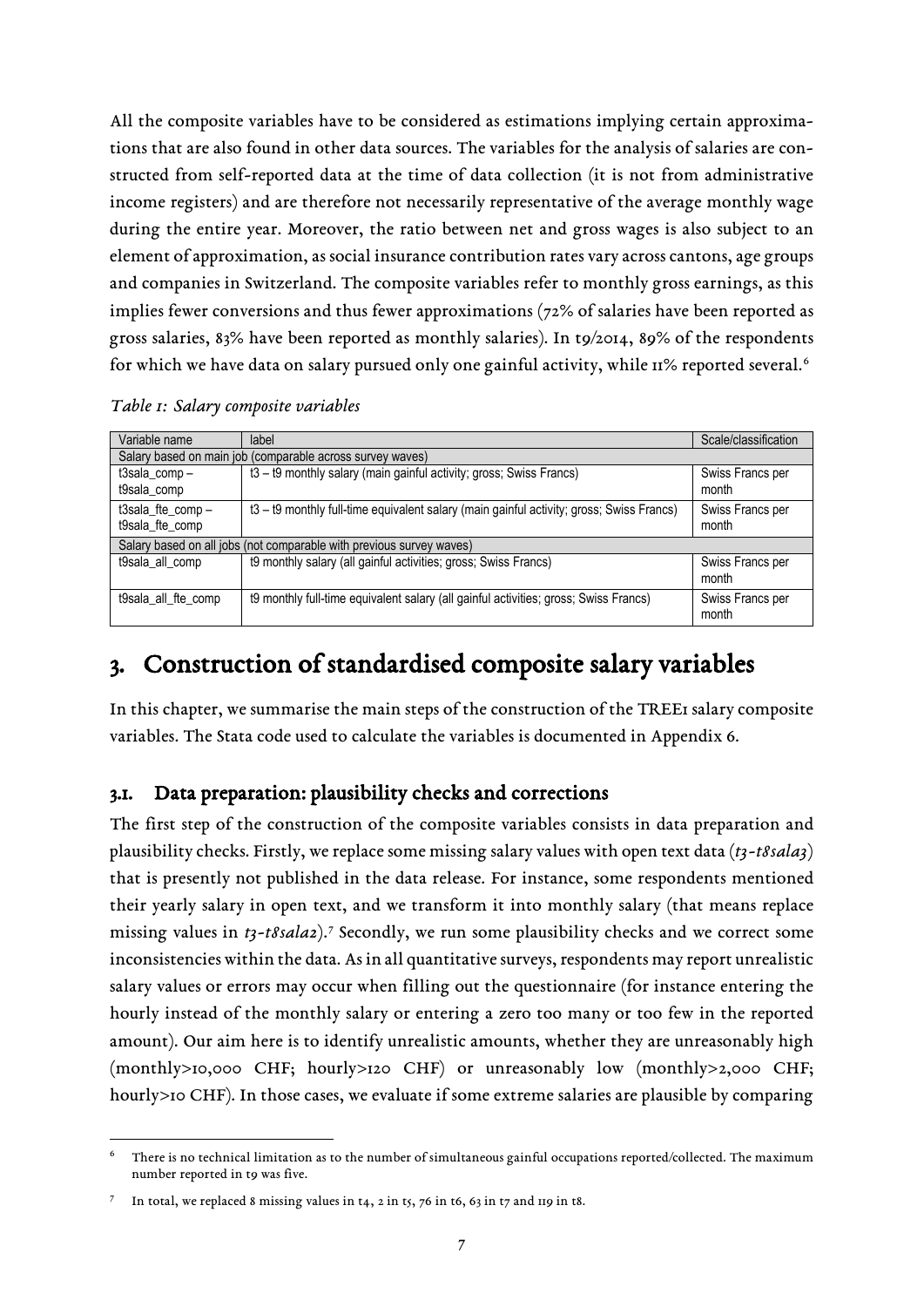with profession, occupation rate, financial situation of the respondent, salaries in other survey waves (etc.) and, in the event, replace it by missing values (or recode it on rare occasions). Thirdly, in some cases (95 observations across all survey waves) we dispose of both hourly and monthly salary data for the same job. In those cases, we prioritize the monthly salary data, as the composite salary variables are in monthly format. Finally, we recode the number of working hours per week in t9 (*t9jobh*), if it varies or in case of missing values, by the average between the minimum (*t9jobhbmin*) and the maximum (*t9jobhbmax*) estimated amount of working hours (see [Appendix](#page-12-1) 1).

#### <span id="page-7-0"></span>3.2. Construction of longitudinal composite variables

In order to ensure longitudinal comparability, we construct composite variables (*t3sala\_comp – t9sala\_comp*) exclusively by drawing on variables that are available in all survey waves. First, we consider available data in monthly format (*sala2*) that does not require conversion (except in case of reported net salaries). If salaries are not reported in monthly format, we compute them based on hourly wages, which we multiply by the number of working hours per month. Working hours per month are obtained by multiplying working hours per week (*jobh*; capped at 42 hours) with the average number of weeks per month (52 weeks divided by 12 months = 4.33 weeks per month). Although the Swiss Employment Act allows for weekly working hours exceeding 42 (particularly in some economic sectors such as health, agriculture and military), the average for a full-time position is close to 42 hours (FSO 2021, p. 18; FSO 2022). This is why we cap weekly working hours at 42 (even if respondents report more). We then convert net salaries into gross salaries (see Section [3.3\)](#page-7-1) in order to obtain monthly salaries from t3/2003 to t9/2014. The fulltime equivalent longitudinal composite variables (*t3sala\_fte\_comp* – *t9sala\_fte\_comp*) are calculated based on previous salary values. Salaries are simply divided by the working rate: the ratio between the number of hours actually worked (*jobh*)[8](#page-7-2) and the number of hours of full-time work (42 hours per week).

#### <span id="page-7-1"></span>3.3. Conversion from net to gross salaries

Respondents are free to report net or gross salaries. The gross salary corresponds to earnings without any deduction of social security contributions. The net salary is obtained by subtracting the social security contributions from the gross salary. Note that in Switzerland, health insurance and taxes have to be paid after receiving the net salary.[9](#page-7-3) For many analyses, the net salary, or even the disposable salary that accounts for taxes and health insurance cost, are more relevant and reflect socio-economic status and available resources more adequately. However, any conversion between net and gross salary is only approximate, as social security contributions vary by

<span id="page-7-2"></span>Capped at 42 hours per week.

<span id="page-7-3"></span>Taxes are directly deducted from the salary for foreign residents (with the exception of those with a long-term settlement permit C). For Swiss residents and foreign residents with a C permit, taxes are not deducted on the pay slip as social insurance contributions are.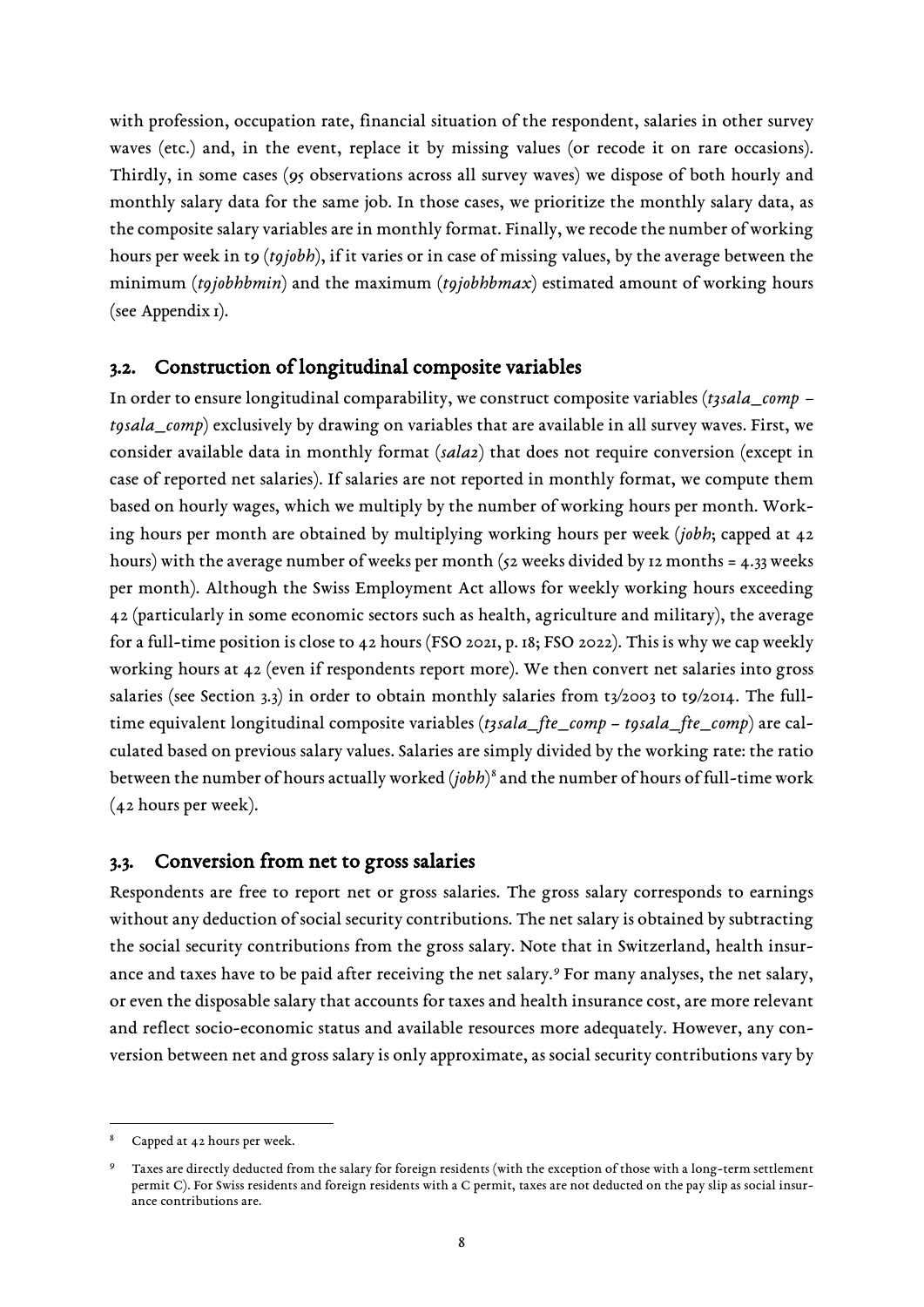age, status (employee or self-employed), annual income, company and canton. In addition, taxes and health insurance cost are difficult to estimate in Switzerland (Kuhn, 2019).

The Swiss social security system is composed of three pillars (see [Appendix](#page-13-0) 2). Employees must contribute to the first and second pillars. Self-employed individuals must contribute only to part of the first pillar, which leads to higher social contribution rates for employees. Consequently, we are setting up two conversion systems to compute gross monthly salaries that account for mandatory contributions. We therefore do not take into account a possible contribution to the second pillar for self-employed persons and to the third pillar (for all cases), as such contributions are not mandatory.

#### Conversion of salaries from dependent employment

When converting net to gross salary from dependent employment, we apply an average social security contribution rate that takes into account all contributions from first and second pillars of 9.4% (age group 18-24 years old) from  $t_3$ /2003 to  $t_7$ /2007 and of 12.2% (age group 25-34 years old) from t8/2010 to t9/2014. Note that the rate increases substantially from one age group to the next, as the first pillar becomes mandatory at the age of 20. We convert from net to gross monthly salary with the following formulas:

> *t3sala\_comp = t3\_monthly\_salary / (1 - 9.4%) … t7sala\_comp = t7\_monthly\_salary / (1 - 9.4%) t8sala\_comp = t3\_monthly\_salary / (1 - 12.2%) t9sala\_comp = t9\_monthly\_salary / (1 - 12.2%)*

In order to accurately convert net to gross salaries, overall contribution rates by age class (18-24 and 24-35 years old) are used (BFS, 2010). Those rates are calculated based on the 2008 Swiss Earnings Structure Survey (ESS) data. [10](#page-8-0) Presently, there is no more accurate information on social contribution rates in Switzerland. We decided not to distinguish rates by economic sectors (as it is done, e.g., in the Swiss Labour Force Survey), as this complicates calculations substantially and as the contribution rates are not available for all economic sectors. When comparing calculations with and without accounting for economic sectors, we noticed that differences by age class are more substantial than differences by economic sector. We also tested other conversion strategies (based on Bertschy et al., 2014 or Combet & Oesch, 2019). This has led to less accurate (i.e. accounting only for the first pillar underestimates salaries if reported in net format) or similar results (i.e. considering a fixed rate may be arbitrary and does not account for the increase of the contribution rate by age).

<span id="page-8-0"></span>The ESS surveys public and private companies in Switzerland, among other things, on salaries and social security contributions of their employees. The sample covers about one third of all Swiss employees.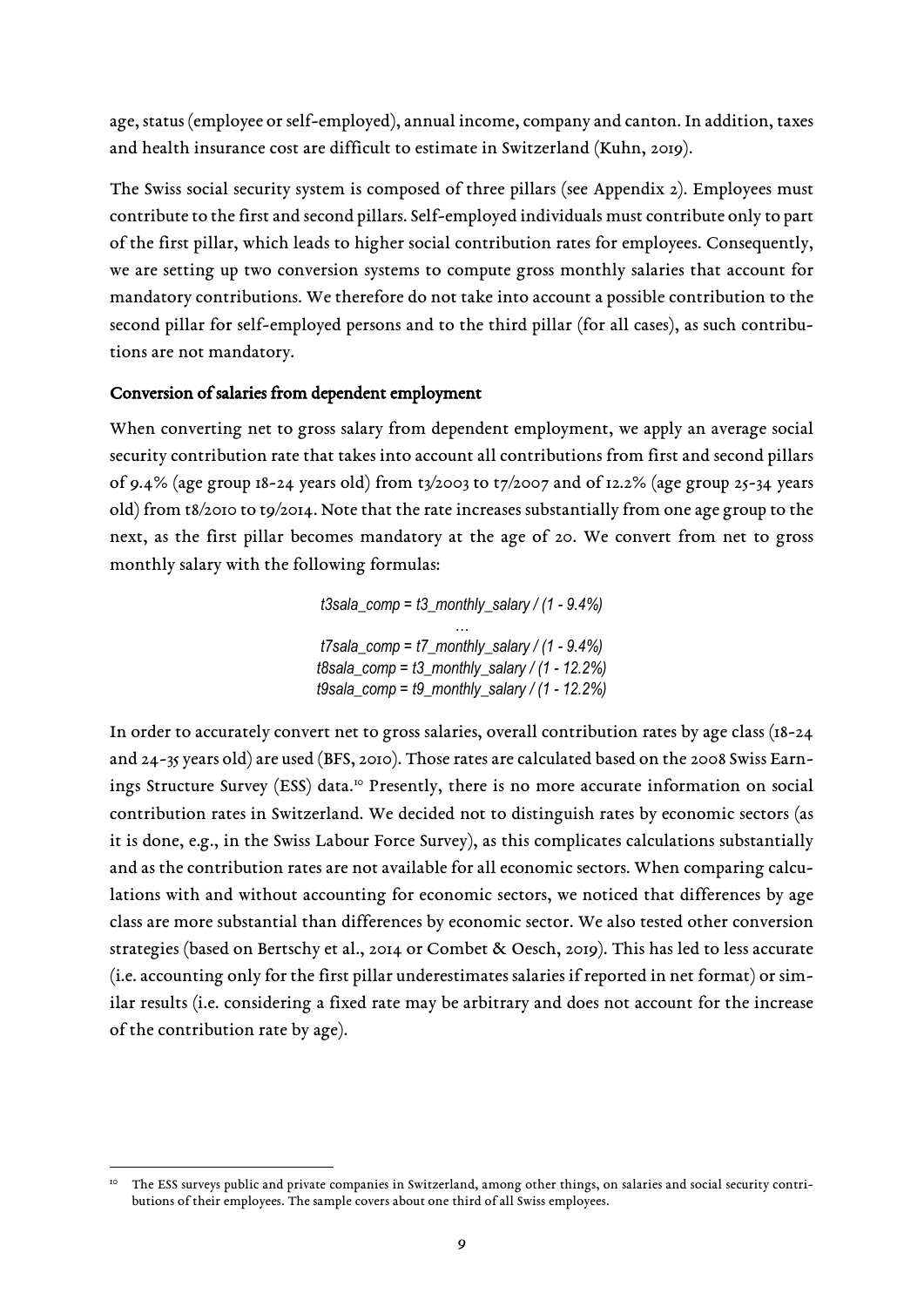#### Conversion of salaries from self-employment

For self-employment, we only account for the insurance for old age or widowhood (AHV/AVS), the disability insurance (IV/AI) and the income compensation allowance (EO/APG), as those are the mandatory contributions. The contribution rate is at a maximum of 9.5% for t3/2003 to t8/2010 and of 9.7% for t9/2014. Lower contribution rates based on degressive scales are applied in case of low salaries (see [Appendix](#page-15-0) 4 and [Appendix](#page-16-0)  $\zeta$ ). If the salary is below the minimum threshold and therefore not subject to contributions, a minimum deduction must be paid. This means that the higher the annual salary, the higher the social security contribution rate until the maximum rate is reached.

Degressive scales (see [Appendix](#page-16-0)  $\varsigma$ ) indicate yearly and gross salary ranges and allow the conversion of gross to net annual salary. However, we want to convert net to gross monthly salaries. Net monthly salary ranges are thus calculated from the gross yearly amounts by applying the contribution rate to convert gross to net salaries and by dividing those net amounts by twelve months (see [Appendix](#page-15-0) 4). In doing so, the problem is that the thresholds overlap between salary intervals. To address this problem, we decided that the net income reference thresholds would be the averages of the two net salaries in between, following closely the method applied in the Swiss Labour Force Survey (FSO, 2010). For instance, someone who earned 56,199 CHF in 2014 paid 9.2% of social security contribution and has a net salary of  $\frac{1}{51}$ ,028 CHF (=  $\frac{1}{56}$ ,199  $\pm$  [1 - 9.2%]). Contrariwise, someone who earned one extra Franc (56,200 CHF), paid 9.7% of social security contribution and thus has a lower net salary of 50,749 CHF (=  $56,200 * [1 - 9.7\%]$ ). The threshold between 9.2% and 9.7% in 2014 is thus calculated as follows:  $([51,028 + 50,749]/2)/12=4241$ . Based on this, the following formula is used to convert net to gross earnings from self-employment with adequate monthly conversion rates (see [Appendix](#page-15-0) 4). In cases where the salary is below the first threshold, we add the minimum amount to the net monthly salary.

> *t3sala\_comp = t3\_monthly\_salary / (1 - conversion\_rate) … t9sala\_comp = t9\_monthly\_salary / (1 - conversion\_rate)*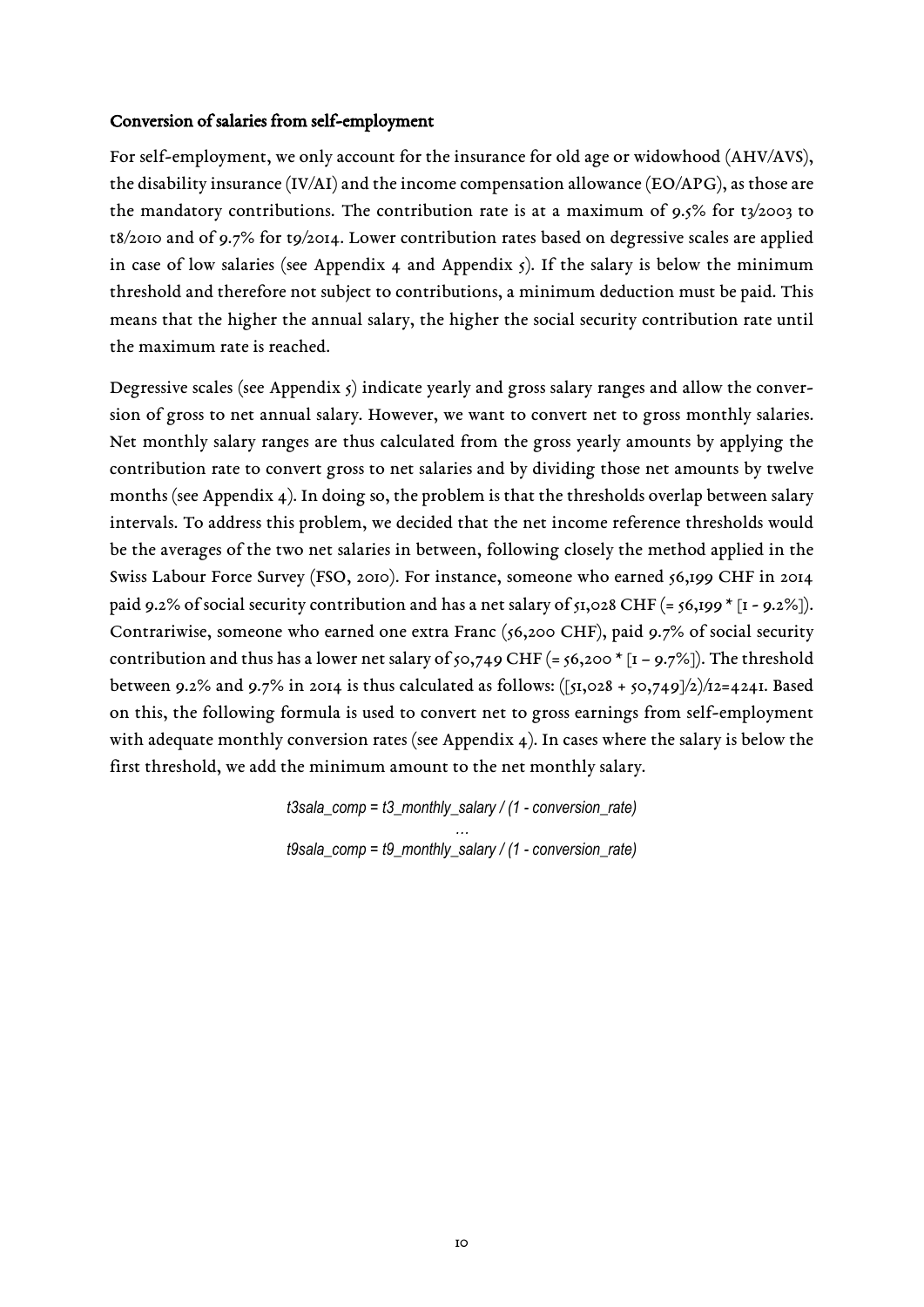### <span id="page-10-0"></span>3.4. Aggregation of salaries from all gainful activities in t9/2014

In addition to salary variables that are comparable across survey waves, we constructed two variables (*t9sala\_all\_comp* and *t9sala\_fte\_all\_comp*) that account for all available salary data and all gainful activities in to (see [Table 1\)](#page-6-2) in order to have the most complete measure. In case of multiple jobs, the following steps are carried out independently for each job before aggregating all the salaries. First, we consider salaries reported in monthly or hourly formats, as we have done for the longitudinal composite variables (see part [3.2\)](#page-7-0). If the salary is reported in yearly format (t9sala11), we convert it into a monthly format by dividing it by 12. If respondents report salaries in foreign currencies (t9foreign\_currency), we convert them by applying the exchange rate in spring 2014. Second, if mentioned, we add a 1/12 of the 13th salaries (*t9sala5* and *t9sala6*) to the salary composite variable. Third, we consider additional benefits beyond the regular salaries (bonuses etc.; *t9sala8*) by adding them fully if reported monthly (*t9salaz2*) or one-twelfth of them if reported annually (*t9salaz7*).<sup>[11](#page-10-2)</sup> Third, we convert salaries of each job from net to gross (if reported net) by applying the procedure described in Section [3.3.](#page-7-1) Finally, we aggregate the gross salaries from all gainful activities (if more than one) to obtain the salary estimation (*t9sala\_all\_comp*). In order to obtain the full-time equivalent salary (*t9sala\_all\_fte\_comp*), we apply the same calculation as before, i.e. we divide the salary value (*t9sala\_all\_comp*) by the total level of occupation of all jobs held.

## <span id="page-10-1"></span>4. Conclusive remarks

To conclude, we would like to recall that these composite variables are approximations that are subject to certain limitations described within this text, such as the fact that we cannot take into account social security contributions that are optional. Note that the data do not take into account inflation (see [Appendix](#page-14-0) 3), that users should check for the plausibility of extreme values (salaries below 1,500-2,000 CHF per month and higher than 20,000 CHF) and that we highly recommend the use of weights in order to compensate for panel attrition (Sacchi, 2011; TREE, 2016h). We also recommend using the variables *t9sala\_comp* or *t9sala\_fte\_comp* (rather than *t9sala\_all\_comp* or *t9sala\_fte\_all\_comp*) when comparing with salaries of other survey waves (t3/2003 to t8/2010).

Our primary objective in providing these standardised salary composite variables is to facilitate the use of TREE-based salary data, to provide a relevant data conversion method which is robust, reliable and in line with good practices, and to standardise salary conversion practices among TREE data users. We provide ready-to-use composite variables that are comparable across survey waves or that account for all the salary data available from the most recent available survey wave  $(2014<sup>12</sup>)$ . This will allow greater comparability between results based on TREE1 data, but also with other national and international studies.

<span id="page-10-2"></span> <sup>11</sup> *t9salaz2* and *t9salaz7* do not appear in [Table 1.](#page-6-2) See TREE (2016g) for more detail.

<span id="page-10-3"></span><sup>12</sup> A 10th survey wave has been conducted in 2019/20, the data of which are scheduled for release in 2023.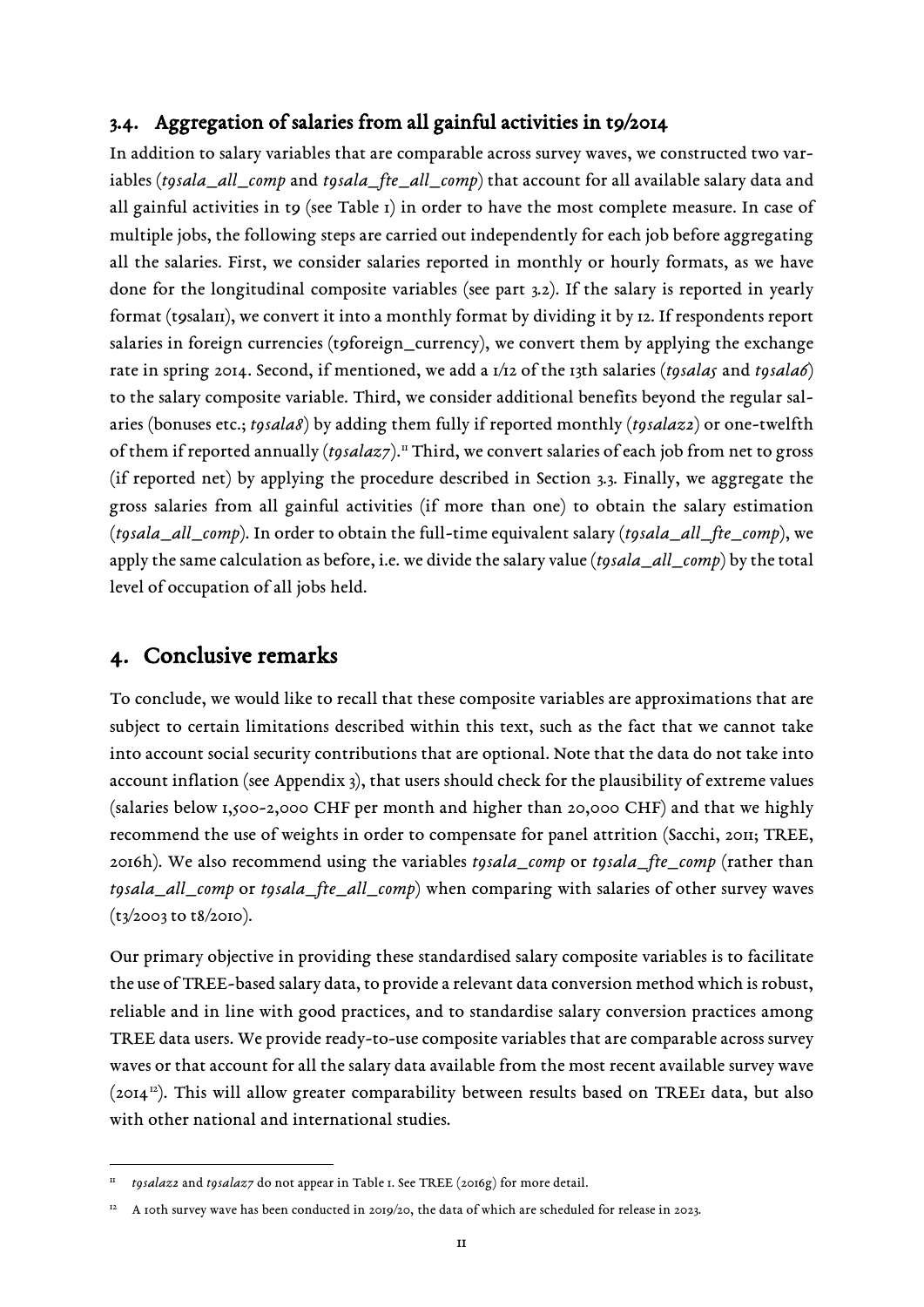## <span id="page-11-0"></span>5. References

- AHV/IV. (2005). *Änderungen auf 1. Januar 2005 bei Beiträgen und Leistungen*. AHV/IV.<https://www.ahv-iv.ch/p/1.2005.d>
- AHV/IV. (2007). Änderungen auf 1. Januar 2007 bei Beiträgen und Leistungen. AHV/IV.<https://www.ahv-iv.ch/p/1.2007.d>
- AHV/IV. (2009). Änderungen auf 1. Januar 2009 bei Beiträgen und Leistungen. AHV/IV[. https://www.ahv-iv.ch/p/1.2009.d](https://www.ahv-iv.ch/p/1.2009.d)
- AHV/IV. (2013). Änderungen auf 1. Januar 2013 bei Beiträgen und Leistungen. AHV/IV[. https://www.ahv-iv.ch/p/1.2013.d](https://www.ahv-iv.ch/p/1.2013.d)
- Bertschy, K., Walker, P., Baeriswyl, A., & Marti, M. (2014). Gender wage gap at career entry. A quantitative analysis for Switzerland. Swiss Journal of Sociology, 40(2), 279-305. <https://doi.org/10.7892/boris.130853>
- BSV. (2003). AHI-Praxis 1/2003 Januar / Februar 2003. Federal Office of Social Insurances (BSV). <https://sozialversicherungen.admin.ch/de/d/5687>
- Combet, B., & Oesch, D. (2019). The Gender Wage Gap Opens Long before Motherhood. Panel Evidence on Early Careers in Switzerland. European Sociological Review, 35(3), 332-345. <https://doi.org/10.1093/esr/jcz009>
- FSO. (2010). ESPA : construction des variables d'analyse sur le revenu professionnel et le revenu du ménage. Federal Statistical Office.
- FSO. (2021). Constructing a new income from employment on the basis of the CCO and the Structural Survey. Federal Statistical Office.
- FSO. (2022). Délimitation des quantiles (salaire mensuel net), pour les temps pleins et temps partiels selon le taux d'occupation - Secteur privé et secteur public ensemble - Suisse. Swiss Earnings Structure Survey. Federal Statistical Office.
- Gomensoro, A., & Meyer, T. (2017). TREE (Transitions from Education to Employment): A Swiss multi-cohort survey. Longitudinal and Life Course Studies, 8(2), 209-224. https://doi.org/10.14301/llcs.v8i2.424.
- Kuhn, U. (2010). Monthly wages in the Swiss Household Panel. FORS.
- Kuhn, U. (2019). Measurement of income in surveys. FORS. <https://doi.org/10.24449/FG-2019-00002>
- Sacchi, S. (2011). Construction of TREE panel weights. TREE.
- TREE. (2016a). Codebook. TREE survey panel 2003, release 2016. TREE.
- TREE. (2016b). Codebook. TREE survey panel 2004, release 2016. TREE.
- TREE. (2016c). Codebook. TREE survey panel 2005, release 2016. TREE.
- TREE. (2016d). Codebook. TREE survey panel 2006, release 2016. TREE.
- TREE. (2016e). Codebook. TREE survey panel 2007, release 2016. TREE.
- TREE. (2016f). Codebook. TREE survey panel 2010, release 2016. TREE.
- TREE. (2016g). Codebook. TREE survey panel 2014, release 2016. TREE.
- TREE. (2016h). Codebook weights. TREE survey panel data 2014. TREE.
- TREE. (2016i). TREE Project Documentation 2000-2014. TREE.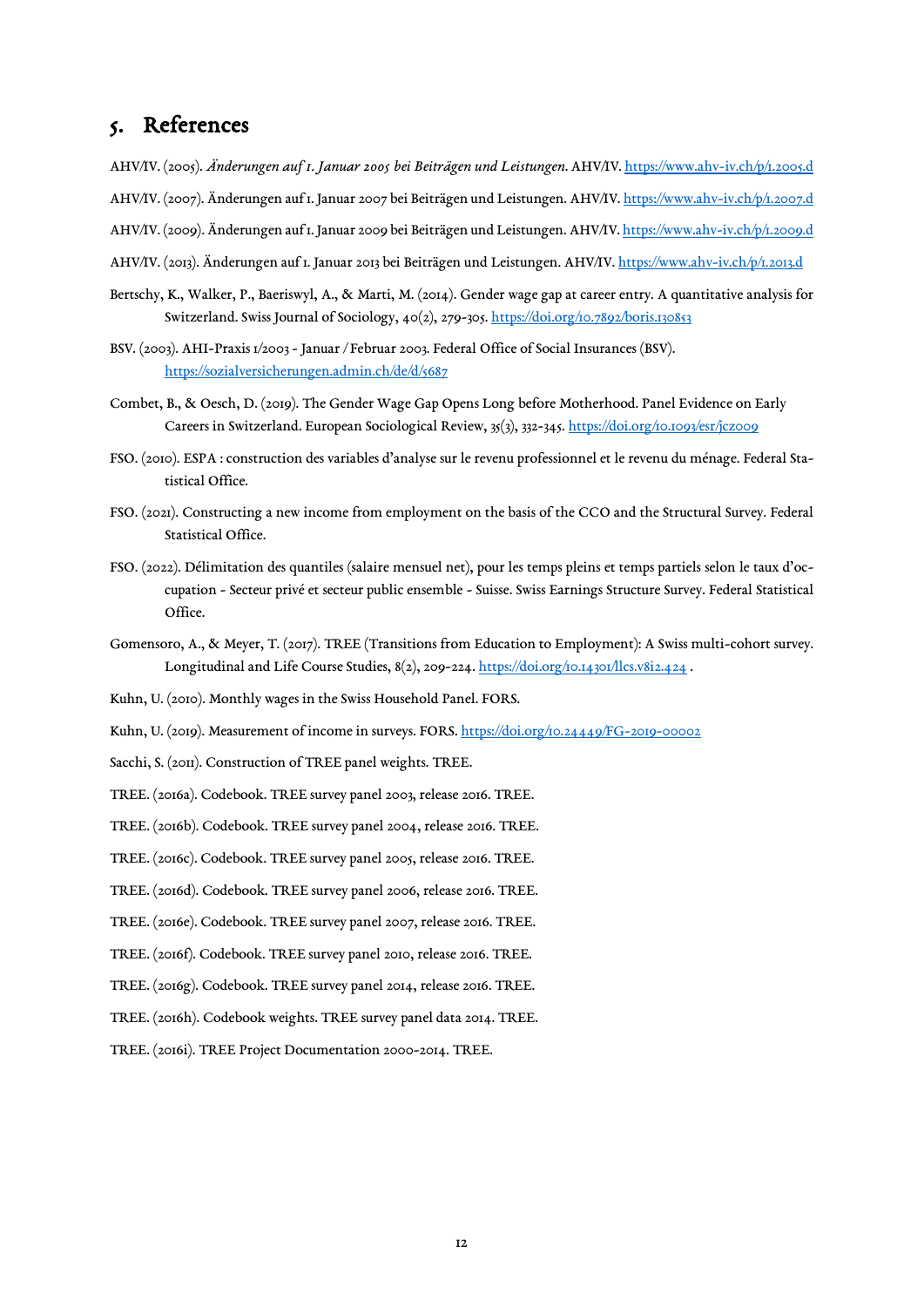## 6. Appendices

## *Appendix 1: Variables used in the calculation of TREE1 salary composite variables*

<span id="page-12-1"></span><span id="page-12-0"></span>

| Variable name    | Opening question                                    | Item                                                                                                                                                 | Scale/classification                                                                                                                                                                                                  |                    | Survey wave/year and survey mode |            |            |            |            |            |  |
|------------------|-----------------------------------------------------|------------------------------------------------------------------------------------------------------------------------------------------------------|-----------------------------------------------------------------------------------------------------------------------------------------------------------------------------------------------------------------------|--------------------|----------------------------------|------------|------------|------------|------------|------------|--|
|                  |                                                     |                                                                                                                                                      |                                                                                                                                                                                                                       | t3<br>2003         | t4<br>2004                       | t5<br>2005 | t6<br>2006 | t7<br>2007 | t8<br>2010 | t9<br>2014 |  |
| sala1            | How much do you<br>eam?                             | I have an hourly wage and earn:                                                                                                                      | Francs per hour                                                                                                                                                                                                       | Qwritten           | Qwritten<br>(Qtel)               | aQemp      | aQemp      | aQemp      | aQemp      | CATI       |  |
| sala2            | How much do you<br>earn?                            | I have a monthly wage and earn:                                                                                                                      | Francs per month                                                                                                                                                                                                      | Qwritten           | Qwritten<br>(Qtel)               | aQemp      | aQemp      | aQemp      | aQemp      | CATI       |  |
| sala3            | How much do you<br>earn?                            | Another mode of payment                                                                                                                              | Text, Francs per text                                                                                                                                                                                                 | Qwritten           | Qwritten<br>(Qtel)               | aQemp      | aQemp      | aQemp      | aQemp      | CATI       |  |
| sala4            | How much do you<br>eam?                             | Is this counted pre-tax or after tax?                                                                                                                | 1=Pre-tax; 2=After tax                                                                                                                                                                                                | Qwritten           | Qwritten<br>(Qtel)               | aQemp      | aQemp      | aQemp      | aQemp      | CATI       |  |
| sala5            | None                                                | Are you paid a 13th monthly salary?                                                                                                                  | $1 = yes$ ; $2 = no$                                                                                                                                                                                                  |                    |                                  |            | aQemp      | aQemp      | aQemp      | CATI       |  |
| sala6            | None                                                | Did you include the 13th monthly salary in the<br>above indicated sums?                                                                              | $1 = yes$ ; $2 = no$                                                                                                                                                                                                  |                    |                                  |            | aQemp      | aQemp      | aQemp      | CATI       |  |
| sala7            | How much do you<br>earn at this job?                | None                                                                                                                                                 | Yearly salary [Swiss Francs]                                                                                                                                                                                          |                    |                                  |            |            |            |            | CATI       |  |
| sala8            | How much do you<br>earn at this job?                | In addition to your reported salary, do you receive<br>a bonus, share of profits or similar forms of bene-<br>fits?                                  | $1 = yes$ ; $2 = no$                                                                                                                                                                                                  |                    |                                  |            |            |            |            | CATI       |  |
| sala11           | How much do you<br>earn at this job?                | None                                                                                                                                                 | Income in foreign currency (amount)                                                                                                                                                                                   |                    |                                  |            |            |            |            | CATI       |  |
| foreign_currency | In which currency do<br>you receive your<br>salary? | None                                                                                                                                                 |                                                                                                                                                                                                                       |                    |                                  |            |            |            |            | CATI       |  |
| jobs             | None                                                | What are the terms of your employment?                                                                                                               | 1=Employed in a public or private institution;<br>2=Employed in a private household (e.g. babysit-<br>ter, cleaning staff); 3=Self-employed person;<br>4=Freelancer; 5=Working in a family business; 8=<br>don't know | Qwritten<br>(Qtel) | Qwritten<br>(Qtel)               | CATI       | CATI       | CATI       | CATI       | CATI       |  |
| jobh,            | None                                                | On average, approximately how many hours per<br>week do you work at this job? (hours per week)                                                       | Hours                                                                                                                                                                                                                 | Qwritten<br>(Qtel) | Qwritten<br>(Qtel)               | CATI       | CATI       | CATI       | CATI       | CATI       |  |
| jobhbmin         | None                                                | If you look back on the past three months: could<br>you give me an approximate indication as to how<br>many hours per week you have worked at least? | Hours                                                                                                                                                                                                                 |                    |                                  |            |            |            |            | CATI       |  |
| jobhbmax         | None                                                | And what about the maximum hours per week?                                                                                                           | Hours                                                                                                                                                                                                                 |                    |                                  |            |            |            |            | CATI       |  |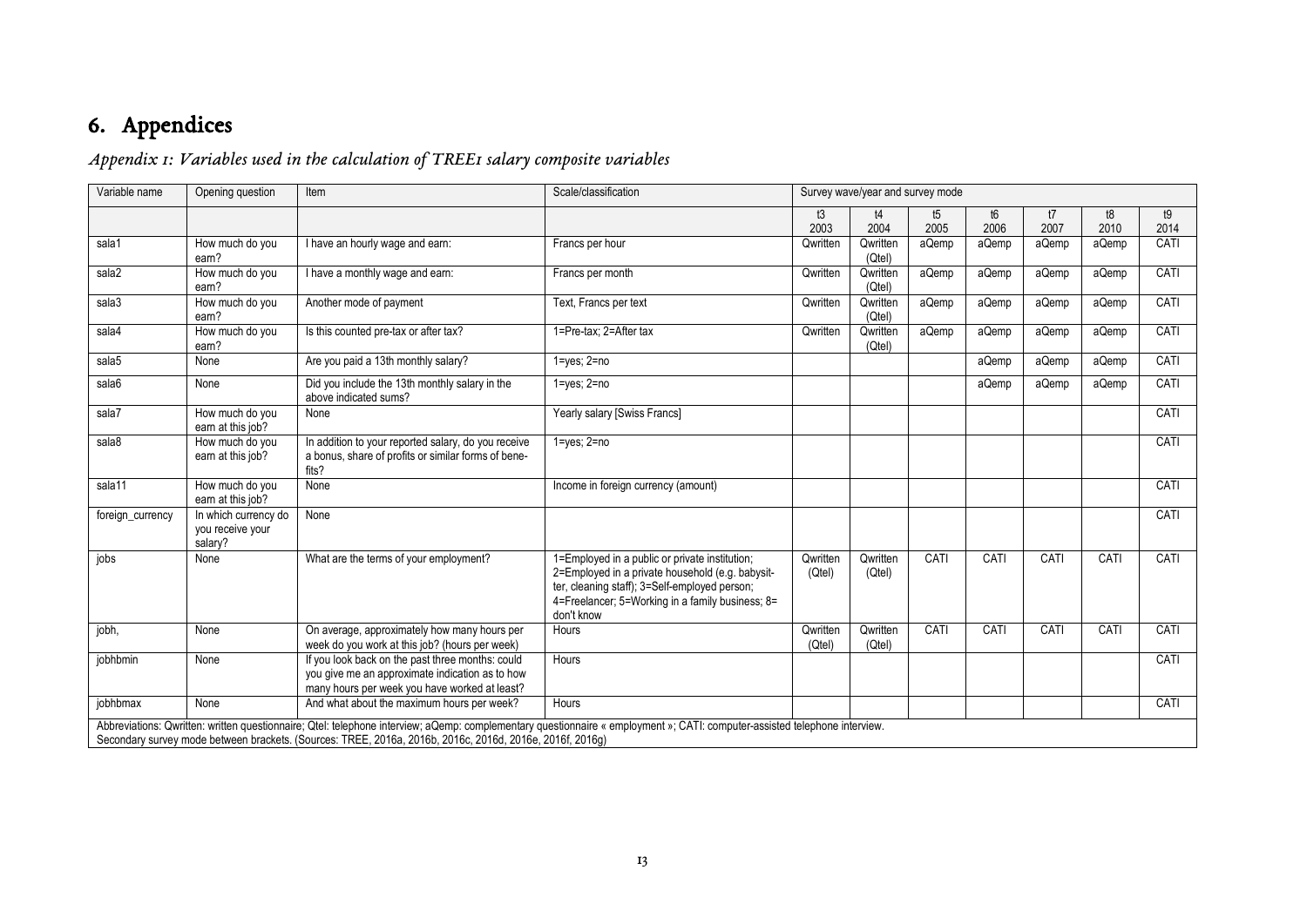#### <span id="page-13-0"></span>*Appendix 2: The three pillars of the Swiss social insurance system*

The Swiss social insurance system basically rests on three pillars. The first pillar includes a) Insurance for old age or widowhood (AHV/AVS: Alters- und Hinterlassenenversicherung/Assurance vieillesse et survivants) that applies to all adult residents irrespective of whether they are active on the labour market or not;

b) Disability benefit (IV/AI: Invalidenversicherung/Assurance-invalidité)

c) Income compensation allowance (EO/APG: Erwerbsersatzordnung/allocations pour perte de gain). [13](#page-13-1)

d.) additional insurances (when employed) such as unemployment benefits, parental leave, child allowance, social assistance.

Deductions for the first pillar are equivalent to approximately 7% of the gross salary for employees. [14](#page-13-2) The rate varies between 5% and 10%, depending on the annual salary for the self-employed. Contribution rates slightly increased between 2003 and 2014 (see *[Appendix](#page-15-0) 4*).

The second pillar of social insurance consists of payments to pension funds contracted by the employers. The payments are mandatory if employees are over 25 years old (many companies contract it for employees before that age) and if their salary exceeds an income threshold. Em-ployer and employee contributions are fixed by pension fund regulations of each pension fund.<sup>[15](#page-13-3)</sup> They are normally fixed on a scale that depends on the age of the contributor. The contributions finance the old-age credits for future pensions and insurance against the risks of death and disability. Thus, contribution rates to pension funds vary widely by age, but also by economic sector and between firms (BFS, 2010). That makes it difficult to survey precisely or to estimate without having access to private administration documents. Note that second pillar payments are not mandatory for self-employed workers.

The third pillar is a private pension scheme available to every adult on a voluntary basis. It is highly encouraged by the State by making it tax deductible until the age of retirement is reached. The maximum amount of the annual contribution is presently set at close to 7,000CHF. A much higher contribution is allowed for people who do not have an occupational pension (second pillar), which is often the case for self-employed individuals.

<span id="page-13-1"></span> $13$  b) and c) are mandatory when economically active (for both employed and self-employed). In some cantons, additional social insurance contributions apply. We intentionally did not account for it as it increases the complexity of the conversion and it represents a small rate of the salary (less than one percent).

<span id="page-13-2"></span><sup>&</sup>lt;sup>14</sup> The same rate is contributed by the employer.

<span id="page-13-3"></span><sup>&</sup>lt;sup>15</sup> Applies to all employees from the age of 17 except in case of short-term contracts of three months or less.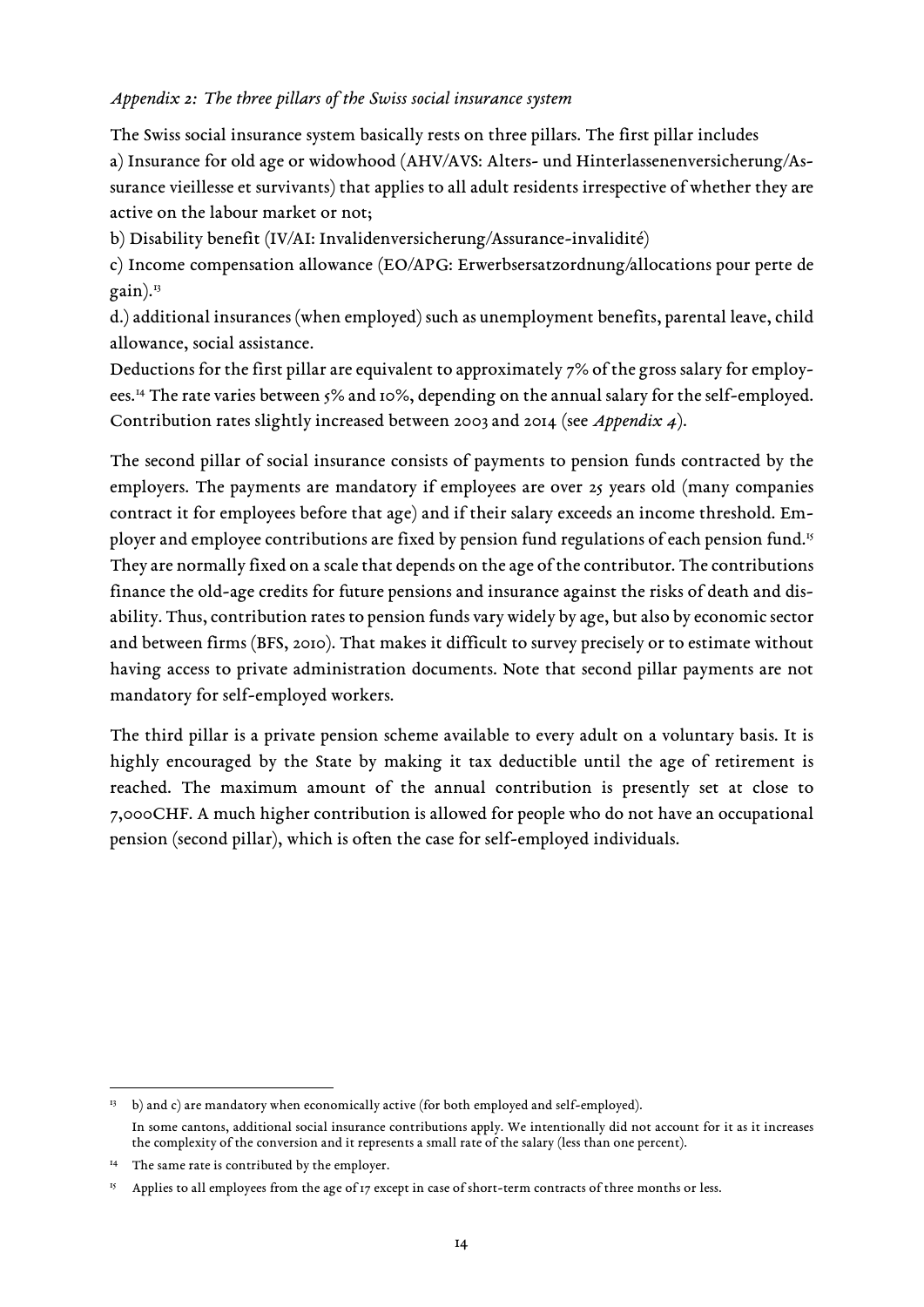## <span id="page-14-0"></span>*Appendix 3: Inflation index in Switzerland from 2003*

| Year | Survey wave                                                                               | Inflation index (%; ref. 2003) |
|------|-------------------------------------------------------------------------------------------|--------------------------------|
| 2003 | t3                                                                                        | 100.00                         |
| 2004 | t4                                                                                        | 100.78                         |
| 2005 | t5                                                                                        | 102.05                         |
| 2006 | t6                                                                                        | 103.12                         |
| 2007 |                                                                                           | 103.80                         |
| 2010 | t8                                                                                        | 106.63                         |
| 2014 | t9                                                                                        | 105.85                         |
|      | Federal statistical office: http://www.portal-stat.admin.ch/lik rechner/f/lik rechner.htm |                                |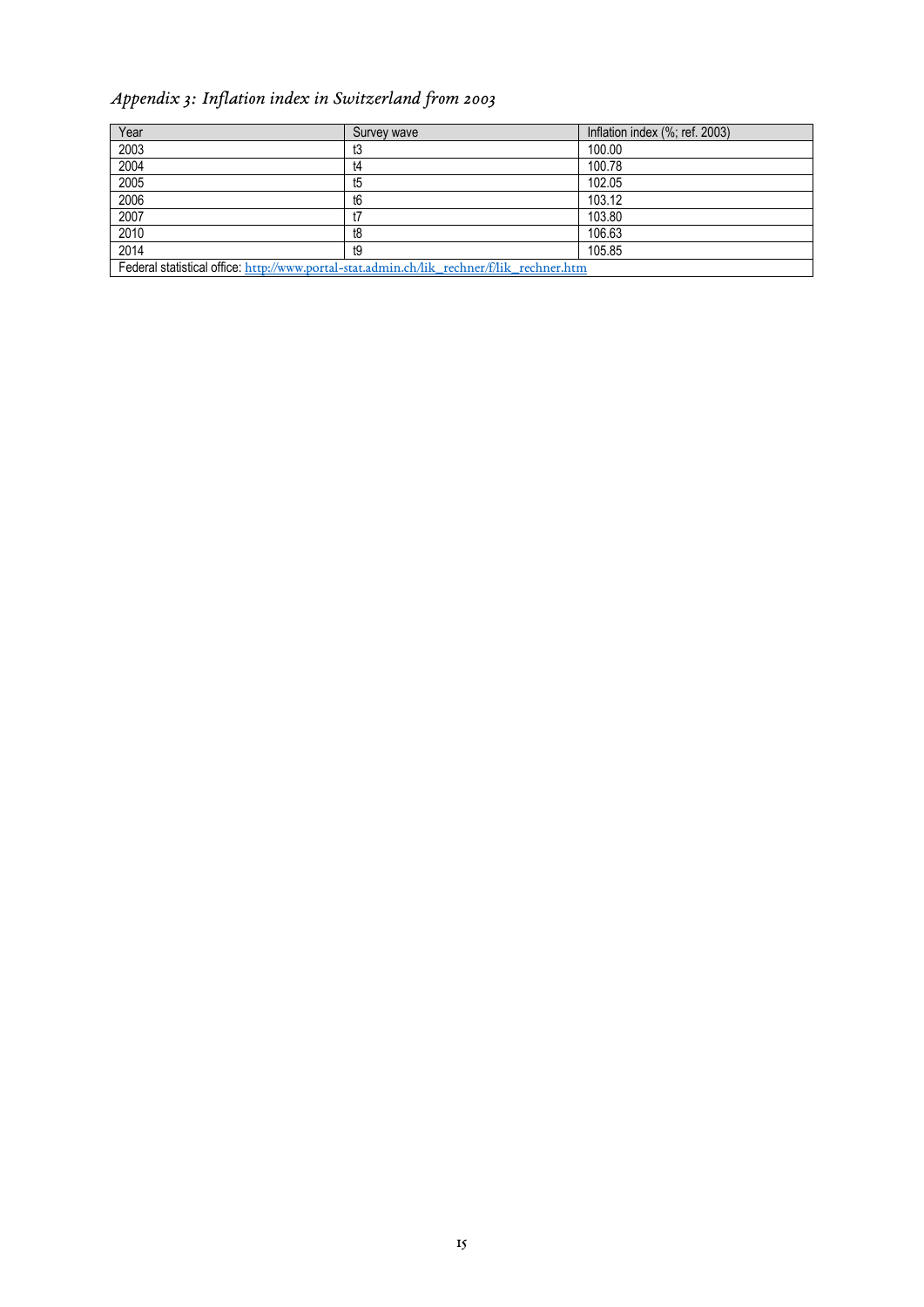<span id="page-15-0"></span>

|                                                            | 2003-2004                                                          |                                          |                                                            | 2005-2006 |                                          | 2007                                                       |      |                                          | 2010                                                       |      |                                          | 2014                                                       |      |                                          |  |
|------------------------------------------------------------|--------------------------------------------------------------------|------------------------------------------|------------------------------------------------------------|-----------|------------------------------------------|------------------------------------------------------------|------|------------------------------------------|------------------------------------------------------------|------|------------------------------------------|------------------------------------------------------------|------|------------------------------------------|--|
| Net monthly income<br>from gainful employ-<br>ment between |                                                                    | Contribution<br>rate (or min.<br>amount) | Net monthly income<br>from gainful employ-<br>ment between |           | Contribution<br>rate (or min.<br>amount) | Net monthly income<br>from gainful employ-<br>ment between |      | Contribution<br>rate (or min.<br>amount) | Net monthly income<br>from gainful employ-<br>ment between |      | Contribution<br>rate (or min.<br>amount) | Net monthly income<br>from gainful employ-<br>ment between |      | Contribution<br>rate (or min.<br>amount) |  |
| 0                                                          | 689                                                                | 35 CHF                                   | $\Omega$                                                   | 689       | 35 CHF                                   | $\mathbf{0}$                                               | 703  | 37 CHF                                   | 0                                                          | 746  | 38 CHF                                   | 0                                                          | 762  | 40 CHF                                   |  |
| 690                                                        | 1184                                                               | 5.12%                                    | 690                                                        | 1255      | 5.12%                                    | 704                                                        | 1255 | 5.12%                                    | 747                                                        | 1263 | 5.12%                                    | 763                                                        | 1357 | 5.22%                                    |  |
| 1185                                                       | 1514                                                               | 5.24%                                    | 1256                                                       | 1585      | 5.24%                                    | 1256                                                       | 1585 | 5.24%                                    | 1264                                                       | 1601 | 5.24%                                    | 1358                                                       | 1709 | 5.35%                                    |  |
| 1515                                                       | 1678                                                               | 5.36%                                    | 1586                                                       | 1749      | 5.36%                                    | 1586                                                       | 1757 | 5.36%                                    | 1602                                                       | 1780 | 5.36%                                    | 1710                                                       | 1888 | 5.47%                                    |  |
| 1679                                                       | 1841                                                               | 5.48%                                    | 1750                                                       | 1912      | 5.48%                                    | 1758                                                       | 1927 | 5.48%                                    | 1781                                                       | 1959 | 5.48%                                    | 1889                                                       | 2067 | 5.60%                                    |  |
| 1842                                                       | 2004                                                               | 5.60%                                    | 1913                                                       | 2074      | 5.60%                                    | 1928                                                       | 2098 | 5.60%                                    | 1960                                                       | 2137 | 5.60%                                    | 2068                                                       | 2244 | 5.72%                                    |  |
| 2005                                                       | 2165                                                               | 5.73%                                    | 2075                                                       | 2235      | 5.73%                                    | 2099                                                       | 2267 | 5.73%                                    | 2138                                                       | 2314 | 5.73%                                    | 2245                                                       | 2420 | 5.85%                                    |  |
| 2166                                                       | 2323                                                               | 5.97%                                    | 2236                                                       | 2394      | 5.97%                                    | 2268                                                       | 2433 | 5.97%                                    | 2315                                                       | 2488 | 5.97%                                    | 2421                                                       | 2594 | 6.09%                                    |  |
| 2324                                                       | 2481                                                               | 6.21%                                    | 2395                                                       | 2551      | 6.21%                                    | 2434                                                       | 2598 | 6.21%                                    | 2489                                                       | 2661 | 6.21%                                    | 2595                                                       | 2766 | 6.34%                                    |  |
| 2482                                                       | 2638                                                               | 6.46%                                    | 2552                                                       | 2704      | 6.46%                                    | 2599                                                       | 2763 | 6.46%                                    | 2662                                                       | 2833 | 6.46%                                    | 2767                                                       | 2937 | 6.59%                                    |  |
| 2639                                                       | 2794                                                               | 6.70%                                    | 2705                                                       | 2864      | 6.70%                                    | 2764                                                       | 2926 | 6.70%                                    | 2834                                                       | 3004 | 6.70%                                    | 2938                                                       | 3108 | 6.84%                                    |  |
| 2795                                                       | 2950                                                               | 6.94%                                    | 2865                                                       | 3019      | 6.94%                                    | 2927                                                       | 3089 | 6.94%                                    | 3005                                                       | 3139 | 6.94%                                    | 3109                                                       | 3277 | 7.09%                                    |  |
| 2951                                                       | 3102                                                               | 7.19%                                    | 3020                                                       | 3172      | 7.19%                                    | 3090                                                       | 3249 | 7.19%                                    | 3140                                                       | 3341 | 7.19%                                    | 3278                                                       | 3444 | 7.34%                                    |  |
| 3103                                                       | 3251                                                               | 7.55%                                    | 3173                                                       | 3321      | 7.55%                                    | 3250                                                       | 3405 | 7.55%                                    | 3342                                                       | 3505 | 7.55%                                    | 3445                                                       | 3606 | 7.71%                                    |  |
| 3252                                                       | 3399                                                               | 7.92%                                    | 3322                                                       | 3468      | 7.92%                                    | 3406                                                       | 3560 | 7.92%                                    | 3506                                                       | 3667 | 7.92%                                    | 3607                                                       | 3768 | 8.08%                                    |  |
| 3400                                                       | 3546                                                               | 8.28%                                    | 3469                                                       | 3615      | 8.28%                                    | 3561                                                       | 3714 | 8.28%                                    | 3668                                                       | 3828 | 8.28%                                    | 3769                                                       | 3927 | 8.46%                                    |  |
| 3547                                                       | 3691                                                               | 8.65%                                    | 3616                                                       | 3760      | 8.65%                                    | 3715                                                       | 3866 | 8.65%                                    | 3829                                                       | 3988 | 8.65%                                    | 3928                                                       | 4086 | 8.83%                                    |  |
| 3692                                                       | 3833                                                               | 9.01%                                    | 3761                                                       | 3901      | 9.01%                                    | 3867                                                       | 4014 | 9.01%                                    | 3989                                                       | 4143 | 9.01%                                    | 4087                                                       | 4240 | 9.20%                                    |  |
| $\geq 3834$                                                |                                                                    | 9.50%                                    | $\geq$ 3902                                                |           | 9.50%                                    | $\geq 4015$                                                |      | 9.50%                                    | $\geq 4144$                                                |      | 9.50%                                    | $\geq 4241$                                                |      | 9.70%                                    |  |
|                                                            | Own calculation based on AHV/IV, 2005, 2007, 2009, 2013; BSV, 2003 |                                          |                                                            |           |                                          |                                                            |      |                                          |                                                            |      |                                          |                                                            |      |                                          |  |

*Appendix 4: Social security contributions (AHV/IV/EO) for self-employed persons from 2003 to 2014 based on net monthly income*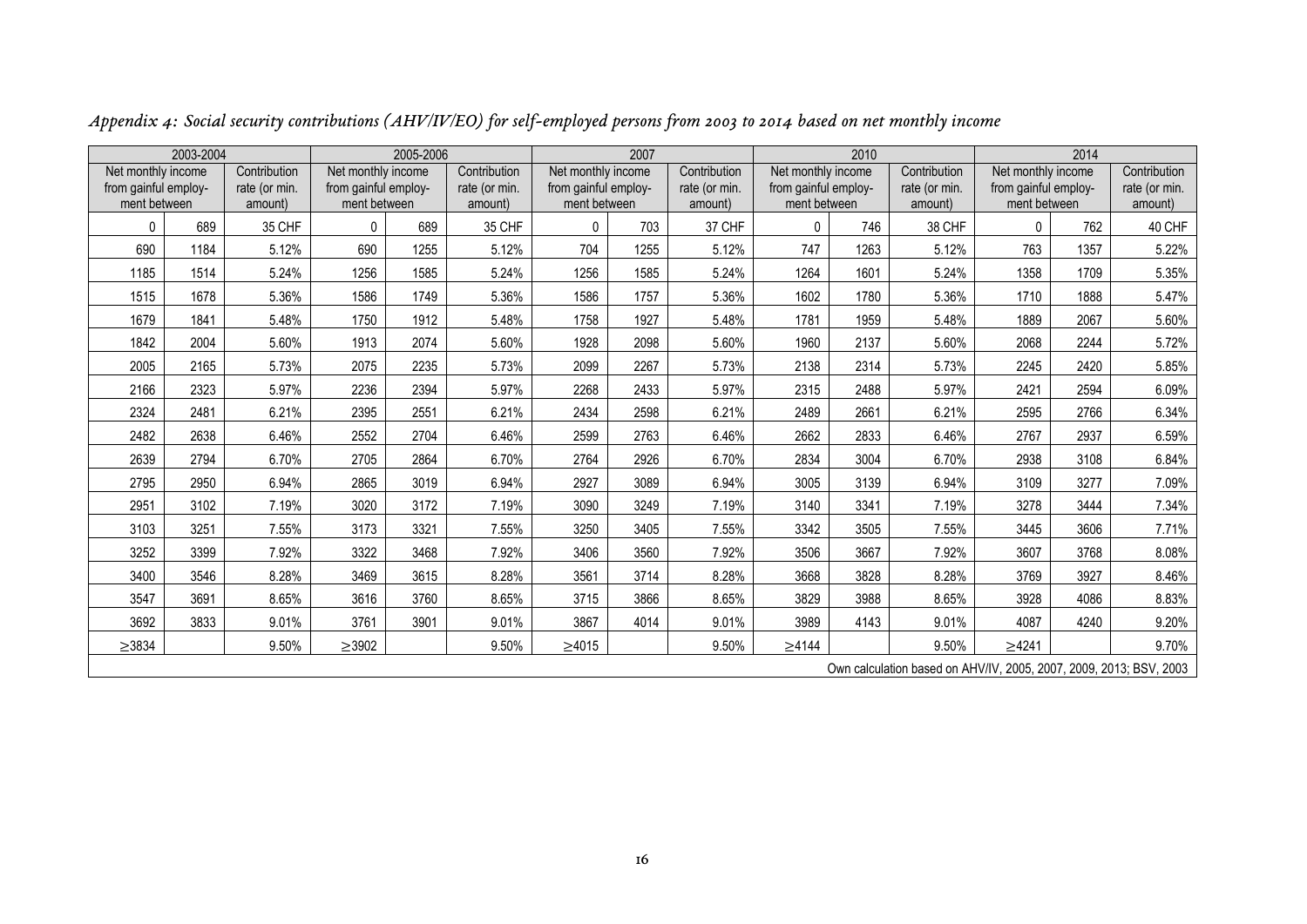<span id="page-16-0"></span>

|                                                             | 2003-2004                                         |                                          |                                                             | 2005-2006 |                                          |                                                             | 2007  |                                          | 2010                                                        |       |                                          | 2014                                                        |       |                                          |  |
|-------------------------------------------------------------|---------------------------------------------------|------------------------------------------|-------------------------------------------------------------|-----------|------------------------------------------|-------------------------------------------------------------|-------|------------------------------------------|-------------------------------------------------------------|-------|------------------------------------------|-------------------------------------------------------------|-------|------------------------------------------|--|
| Gross annual income<br>from gainful employ-<br>ment between |                                                   | Contribution<br>rate (or min.<br>amount) | Gross annual income<br>from gainful employ-<br>ment between |           | Contribution<br>rate (or min.<br>amount) | Gross annual income<br>from gainful employ-<br>ment between |       | Contribution<br>rate (or min.<br>amount) | Gross annual income<br>from gainful employ-<br>ment between |       | Contribution<br>rate (or min.<br>amount) | Gross annual income<br>from gainful employ-<br>ment between |       | Contribution<br>rate (or min.<br>amount) |  |
| <sup>0</sup>                                                | 8499                                              | 425 CHF                                  | $\Omega$                                                    | 8499      | 425 CHF                                  | $\Omega$                                                    | 8899  | 445 CHF                                  | 0                                                           | 9199  | 460 CHF                                  | $\Omega$                                                    | 9399  | 480 CHF                                  |  |
| 8500                                                        | 14999                                             | 5.12%                                    | 8500                                                        | 15899     | 5.12%                                    | 8900                                                        | 15899 | 5.12%                                    | 9200                                                        | 15999 | 5.12%                                    | 9400                                                        | 17199 | 5.22%                                    |  |
| 15000                                                       | 19199                                             | 5.24%                                    | 15900                                                       | 20099     | 5.24%                                    | 15900                                                       | 20099 | 5.24%                                    | 16000                                                       | 20299 | 5.24%                                    | 17200                                                       | 21699 | 5.35%                                    |  |
| 19200                                                       | 21299                                             | 5.36%                                    | 20100                                                       | 22199     | 5.36%                                    | 20100                                                       | 22299 | 5.36%                                    | 20300                                                       | 22599 | 5.36%                                    | 21700                                                       | 23999 | 5.47%                                    |  |
| 21300                                                       | 23399                                             | 5.48%                                    | 22200                                                       | 24299     | 5.48%                                    | 22300                                                       | 24499 | 5.48%                                    | 22600                                                       | 24899 | 5.48%                                    | 24000                                                       | 26299 | 5.60%                                    |  |
| 23400                                                       | 25499                                             | 5.60%                                    | 24300                                                       | 26399     | 5.60%                                    | 24500                                                       | 26699 | 5.60%                                    | 24900                                                       | 27199 | 5.60%                                    | 26300                                                       | 28599 | 5.72%                                    |  |
| 25500                                                       | 27599                                             | 5.73%                                    | 26400                                                       | 28499     | 5.73%                                    | 26700                                                       | 28899 | 5.73%                                    | 27200                                                       | 29499 | 5.73%                                    | 28600                                                       | 30899 | 5.85%                                    |  |
| 27600                                                       | 29699                                             | 5.97%                                    | 28500                                                       | 30599     | 5.97%                                    | 28900                                                       | 31099 | 5.97%                                    | 29500                                                       | 31799 | 5.97%                                    | 30900                                                       | 33199 | 6.09%                                    |  |
| 29700                                                       | 31799                                             | 6.21%                                    | 30600                                                       | 32699     | 6.21%                                    | 31100                                                       | 33299 | 6.21%                                    | 31800                                                       | 34099 | 6.21%                                    | 33200                                                       | 35499 | 6.34%                                    |  |
| 31800                                                       | 33899                                             | 6.46%                                    | 32700                                                       | 34700     | 6.46%                                    | 33300                                                       | 35499 | 6.46%                                    | 34100                                                       | 36399 | 6.46%                                    | 35500                                                       | 37799 | 6.59%                                    |  |
| 33900                                                       | 35999                                             | 6.70%                                    | 34800                                                       | 36899     | 6.70%                                    | 35500                                                       | 37699 | 6.70%                                    | 36400                                                       | 38699 | 6.70%                                    | 37800                                                       | 40099 | 6.84%                                    |  |
| 36000                                                       | 38099                                             | 6.94%                                    | 36900                                                       | 38999     | 6.94%                                    | 37700                                                       | 39899 | 6.94%                                    | 38700                                                       | 40099 | 6.94%                                    | 40100                                                       | 42399 | 7.09%                                    |  |
| 38100                                                       | 40199                                             | 7.19%                                    | 39000                                                       | 41099     | 7.19%                                    | 39900                                                       | 42099 | 7.19%                                    | 41000                                                       | 43299 | 7.19%                                    | 42400                                                       | 44699 | 7.34%                                    |  |
| 40200                                                       | 42299                                             | 7.55%                                    | 41100                                                       | 43199     | 7.55%                                    | 42100                                                       | 44299 | 7.55%                                    | 43300                                                       | 45599 | 7.55%                                    | 44700                                                       | 46999 | 7.71%                                    |  |
| 42300                                                       | 44399                                             | 7.92%                                    | 43200                                                       | 45299     | 7.92%                                    | 44300                                                       | 46499 | 7.92%                                    | 45600                                                       | 47899 | 7.92%                                    | 47000                                                       | 49299 | 8.08%                                    |  |
| 44400                                                       | 46499                                             | 8.28%                                    | 45300                                                       | 47399     | 8.28%                                    | 46500                                                       | 48699 | 8.28%                                    | 47900                                                       | 50199 | 8.28%                                    | 49300                                                       | 51599 | 8.46%                                    |  |
| 46500                                                       | 48599                                             | 8.65%                                    | 47400                                                       | 49499     | 8.65%                                    | 48700                                                       | 50899 | 8.65%                                    | 50200                                                       | 52499 | 8.65%                                    | 51600                                                       | 53899 | 8.83%                                    |  |
| 48600                                                       | 50699                                             | 9.01%                                    | 49500                                                       | 51599     | 9.01%                                    | 50900                                                       | 53099 | 9.01%                                    | 52500                                                       | 54799 | 9.01%                                    | 53900                                                       | 56199 | 9.20%                                    |  |
| $\geq 50700$                                                |                                                   | 9.50%                                    | $\geq 51600$                                                |           | 9.50%                                    | $\geq 53100$                                                |       | 9.50%                                    | $\geq 54800$                                                |       | 9.50%                                    | $\geq 56200$                                                |       | 9.70%                                    |  |
|                                                             | Source: AHV/IV, 2005, 2007, 2009, 2013; BSV, 2003 |                                          |                                                             |           |                                          |                                                             |       |                                          |                                                             |       |                                          |                                                             |       |                                          |  |

*Appendix 5: Social security contributions (AHV/IV/EO) for self-employed persons from 2003 to 2014 based on gross annual income*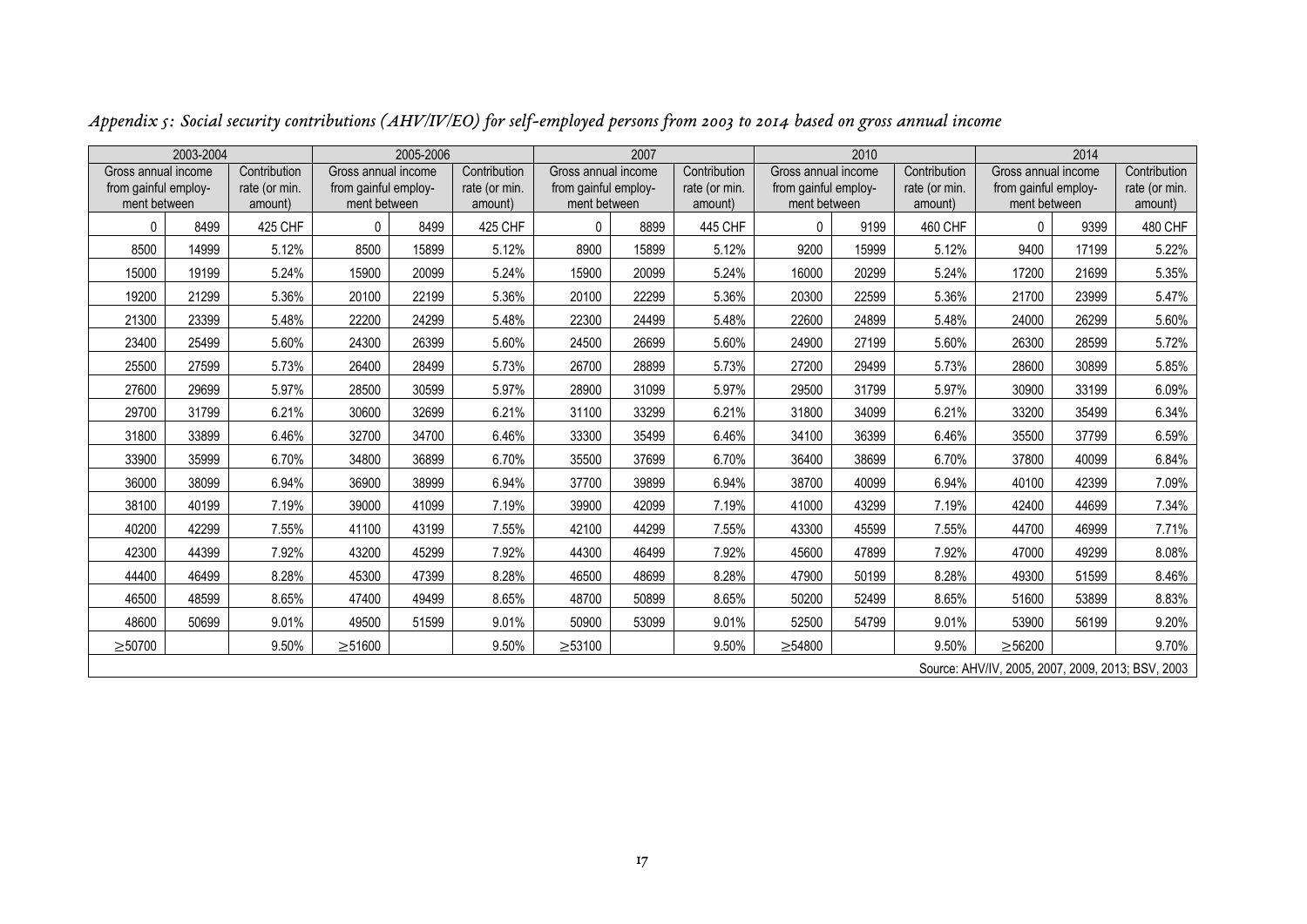#### Appendix 6: Stata code for the construction of TREEI composite salary variables

\* Contact: Andrés Gomensoro: andres.gomensoro@unibe.ch

\* For the sake of brevity and clarity, some parts of the syntax used to calculate the composite variables are omitted (2.1. Plausibility checks and some checks at the end of parts 2.4. and 3.4.). The code is primarily made available for the purpose of documentation. It is not intended as a tool to replicate the calculation of the composite variables.

```
* Content:
```
\* 1. Data preparation (missing values, plausibility checks, correction of errors, accounting for additional information from open text varia $h$  $|a|$ 

\* 2. Salary for t3 to t9 based on first work activity (comparable across waves)

\* 2.1. Plausibility checks

\* 2.2. Calculation of salary from t3 to t9 (based on first gainful occupation activity)

\* 2.2.1. Recode based on sala2 variables (monthly salaries)

\* 2.2.2. Recode based on sala1 variables (hourly salaries)

\* 2.3. Recoding from net to gross salaries

\* 2.3.1. Independent gainful activities

\* 2.3.2. Dependent gainful activities

\* 2.4. Calculation of full-time equivalent salary (based on first gainful occupation activity)

\* 3. Salary for t9 based on all gainful work activities and all available variables

\* 3.1. Calculation of t9 salary for each work activity (for salary composite variable)

\* 3.2. Recoding from net to gross salary for every job in t9

\* 3.3. Calculation of gross t9 salary

\* 3.4. Calculation of full time equivalent gross t9 salary

\* 1. Data preparation (missing values, plausibility checks, correction of errors, accounting for additional information from open text variables)

\*\* Before running this syntax, the following TREE1 datasets should be merged

\*TREE\_data\_wave-3-2003\_version\_2016\_english.dta

\*TREE\_data\_wave-4-2004\_version\_2016\_english.dta

\*TREE\_data\_wave-5-2005\_version\_2016\_english.dta

\*TREE data wave-6-2006 version 2016 english.dta

\*TREE\_data\_wave-7-2007\_version\_2016\_english.dta

\*TREE\_data\_wave-8-2010\_version\_2016\_english.dta

\*TREE\_data\_wave-9-2014\_version\_2016\_english.dta

\*TREE\_data\_weights\_wave1-9\_version\_2016.dta

\*Save of original variables (if needed) foreach i of numlist  $3(1)9$ clonevar t'i'sala1 org = t'i'sala1 clonevar t'i'sala2 org = t'i'sala2 clonevar t'i'sala3  $\text{or} \text{q} = \text{t}'$ i'sala3 clonevar  $t$  i'jobh\_org =  $t$  i'jobh  $\}$ 

foreach i of numlist 4 (1) 12 { clonevar t9sala'i' org = t9sala'i'  $\left\{ \right\}$ 

```
foreach i of numlist 2 (1) 7 {
clonevar t9jobh'i'_org = t9jobh'i'
\}
```
\*Recode of iobh

mydecode t\*jobh, my(98=.a) // 98 = variation in number of hours. We can't estimate full time equivalent salaries if we don't have the number of working hours mvdecode t9jobh\*, mv(98=.a)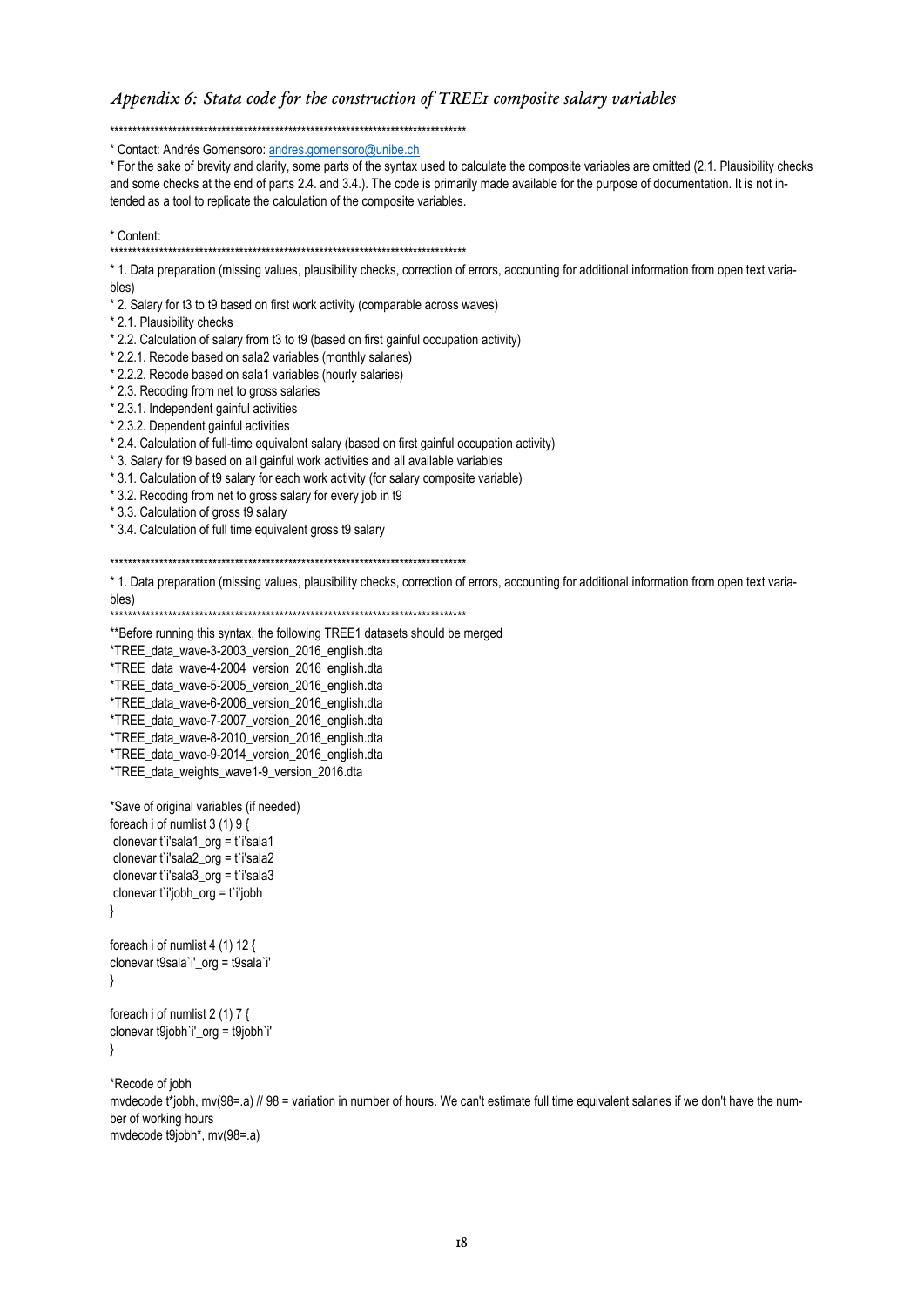```
* We can correct missing values for t9jobh with t9jobhbmin and t9jobhbmax (not for t3 to t8 as jobhbmin and jobhbmax have been intro-
duced in t9). Replace of t9jobh missing values by the mean of t9jobhbmin and t9jobhbmax (or, in case of one missing value in t9jobhbmin
or t9jobhbmax with the non-missing variable between t9jobhbmin and t9jobhbmax)
replace t9jobh = ((t9jobhbmin+t9jobhbmax)/2) if mi(t9jobh) &!mi(t9jobhbmin) & !mi(t9jobhbmax) & t9valids==1
replace t9jobh = t9jobhbmin if mi(t9jobh) & !mi(t9jobhbmin) & t9valids==1
replace t9jobh = t9jobhbmax if mi(t9jobh) & !mi(t9jobhbmax) & t9valids==1
clonevar t9jobh1=t9jobh
foreach i of numlist 2 (1) 7 {
replace t9jobh`i' = ((t9jobhbmin`i'+t9jobhbmax`i')/2) if mi(t9jobh`i') &!mi(t9jobhbmin`i') & !mi(t9jobhbmax`i') & t9valids==1
replace t9jobh`i' = t9jobhbmin`i' if mi(t9jobh`i') &!mi(t9jobhbmin`i') & t9valids==1
replace t9jobh`i' = t9jobhbmax`i' if mi(t9jobh`i') &!mi(t9jobhbmax`i') & t9valids==1
}
*uniformization of names of variables
foreach i of numlist 1 (1) 12 {
clonevar t9sala`i'_1 = t9sala`i'
```
}

\*Replacement of missing values of t4sala2, t5sala2, t6sala2, t7sala2 and t8sala2 in case of open text information on salary (information not included in the TREE1 data release 2016 - based on t'i'sala3a variable). Mostly bonus or yearly salaries. Replacements not listed in this syntax. In total, we replaced 8 missing values in t4, 2 in t5, 76 in t6, 63 in t7 and 119 in t8.

\*\*\*\*\*\*\*\*\*\*\*\*\*\*\*\*\*\*\*\*\*\*\*\*\*\*\*\*\*\*\*\*\*\*\*\*\*\*\*\*\*\*\*\*\*\*\*\*\*\*\*\*\*\*\*\*\*\*\*\*\*\*\*\*\*\*\*\*\*\*\*\*\*\*\*\*\*\*\*\*

\* 2. Salary for t3 to t9 based on first work activity (comparable across waves)

\*\*\*\*\*\*\*\*\*\*\*\*\*\*\*\*\*\*\*\*\*\*\*\*\*\*\*\*\*\*\*\*\*\*\*\*\*\*\*\*\*\*\*\*\*\*\*\*\*\*\*\*\*\*\*\*\*\*\*\*\*\*\*\*\*\*\*\*\*\*\*\*\*\*\*\*\*\*\*\* \* Note on t9 salary on first work activity: From t3 to t8, data on salary has been collected for the main gainful activity only. In t9, salaries of all activities have been collected. The maximum number of multiple jobs a respondent holds in a given survey wave defines the number activity variable (sets). Due to technical reasons, the data of the first or main activity is not always contained in the first variable (set). We therefore proceed according to the following rule: When the first work activity is missing, we consider the second one. When the first and second work activities are missing, we consider the third one, and so on.

\* 2.1. Plausibility checks

\*\*\*\*\*\*\*\*\*\*\*\*\*\*\*\*\*\*\*\*\*\*\*\*\*\*\*\*\*\*\*\*\*\*\*\*\*\*\*\*\*\*\*\*\*\*\*\*\*\*\*\*\*\*\*\*\*\*\*\*\*\*\*\*\*\*\*\*\*\*\*\*\*\*\*\*\*\*\*\*

\* Plausibility checks are not represented here. In this part, we check the data and correct some inconsistencies within the data. Our aim here is to identify unrealistic amounts, whether they are too high (monthly>10,000 CHF; hourly>120 CHF) or too low (monthly>2,000 CHF; hourly>10 CHF). In those cases, we evaluate if some extreme salaries are plausible by comparing with profession, occupation rate, financial situation of the respondent, salaries in other survey waves (etc.) and, in the event, replace it by missing values (or recode it on rare occasions). In some cases (95 cases across all survey waves) we dispose of both hourly and monthly salary data for the same job. In those cases, we prioritize the monthly salary data, as the composite salary variables are in monthly format.

\* 2.2. Calculation of salary from t3 to t9 (based on first gainful occupation activity) \*\*\*\*\*\*\*\*\*\*\*\*\*\*\*\*\*\*\*\*\*\*\*\*\*\*\*\*\*\*\*\*\*\*\*\*\*\*\*\*\*\*\*\*\*\*\*\*\*\*\*\*\*\*\*\*\*\*\*\*\*\*\*\*\*\*\*\*\*\*\*\*\*\*\*\*\*\*\*\*

foreach i of numlist 3(1)9 { gen t`i'sala\_comp=. label var t'i'sala\_comp "t'i' salary estimation (1st work activity; monthly gross; CHF)" }

\* 2.2.1. Recode based on sala2 variables (monthly salaries) \*\*\*\*\*\*\*\*\*\*\*\*\*\*\*\*\*\*\*\*\*\*\*\*\*\*\*\*\*\*\*\*\*\*\*\*\*\*\*\*\*\*\*\*\*\*\*\*\*\*\*\*\*\*\*\*\*\*\*\*\*\*\*\*\*\*\*\*\*\*\*\*\*\*\*\*\*\*\*\*

\*Recode if any monthly salary data t\*sala2 foreach i of numlist 3(1)9 { replace t`i'sala\_comp=t`i'sala2 if t`i'sala2>0 & !mi(t`i'sala2) }

\* 2.2.2. Recode based on sala1 variables (hourly salaries)

\*\*\*\*\*\*\*\*\*\*\*\*\*\*\*\*\*\*\*\*\*\*\*\*\*\*\*\*\*\*\*\*\*\*\*\*\*\*\*\*\*\*\*\*\*\*\*\*\*\*\*\*\*\*\*\*\*\*\*\*\*\*\*\*\*\*\*\*\*\*\*\*\*\*\*\*\*\*\*\*

\*Principle: We have working hours for the first job (except in t9) /// Hours of different jobs are not counted, only the first work activity

/// Number of working hours are capped at 42.(higher numbers are recoded to 42 - full-time)

/// Respondents could get paid the overtime but we consider 42h as a maximum

/// We consider t\*sala1 (salary by hours) when t\*sala2 (salary by month) is not responded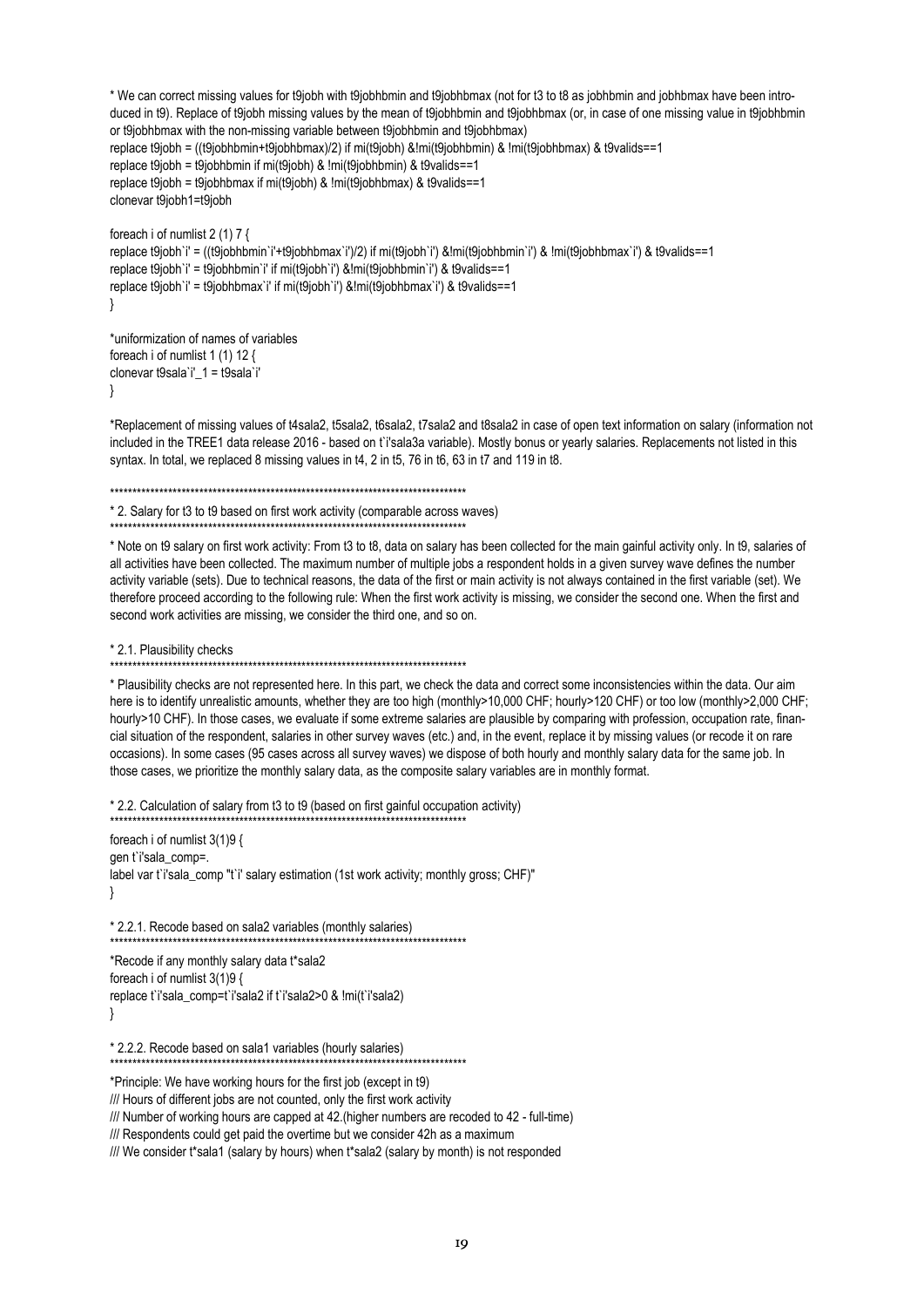\* Generation of capped working hours foreach i of numlist 3(1)9 { gen t`i'iobh\_plaf=t`i'iobh label var t`i'jobh\_plaf "t`i' working hours per week (max limited to 42)" replace t`i'iobh\_plaf=42 if t`i'iobh>42 & !mi(t`i'iobh) recode t`i'jobh\_plaf (0=.) replace t`i'jobh\_plaf=. if (mi(t`i'sala1) & mi(t`i'sala2)) & !mi(t`i'jobh\_plaf) } foreach i of numlist 1(1)7 { gen t9jobh\_plaf`i'=t9jobh`i' label var t9jobh\_plaf`i' "t9 working hours per week (max limited to 42)-- job`i'" replace t9jobh\_plaf`i'=42 if t9jobh\_plaf`i'>42 & !mi(t9jobh\_plaf`i') recode t9jobh\_plaf`i' (0=.) } foreach i of numlist 1(1)7 { replace t9jobh\_plaf=t9jobh\_plaf`i' if ((!mi(t9sala1\_`i') & t9sala1\_`i'>0 & !mi(t9jobh\_plaf`i'))|(!mi(t9sala2\_`i') & t9sala2\_`i'>0)& !mi(t9jobh\_plaf`i')) & !mi(t9jobh\_plaf`i') & mi(t9jobh\_plaf) & mi(t9sala1) & mi(t9sala2) } \*Recode if any hourly salary data (t\*sala1) foreach i of numlist 3(1)9 { replace t`i'sala\_comp=t`i'sala1\*t`i'jobh\_plaf\*(52/12) if mi(t`i'sala\_comp) & !mi(t`i'sala1) & !mi(t`i'jobh\_plaf) } \*In case t9sala1\_1 or t9sala2\_1 is empty, we consider the salary (rather be monthly or hourly informed) of the first job appearing in the data structure. foreach i of numlist 1(1)7 { replace t9sala\_comp=t9sala2\_`i' if t9sala2\_`i'>0 & !mi(t9sala2\_`i') & mi(t9sala\_comp) replace t9sala\_comp=t9sala1\_`i'\*t9jobh\_plaf`i'\*(52/12) if !mi(t9sala1\_`i') & !mi(t9jobh\_plaf`i') & mi(t9sala\_comp) } \* 2.3. Recoding from net to gross salaries \*\*\*\*\*\*\*\*\*\*\*\*\*\*\*\*\*\*\*\*\*\*\*\*\*\*\*\*\*\*\*\*\*\*\*\*\*\*\*\*\*\*\*\*\*\*\*\*\*\*\*\*\*\*\*\*\*\*\*\*\*\*\*\*\*\*\*\*\*\*\*\*\*\*\*\*\*\*\*\* \* Social contributions differ between employees and independent workers (no compulsory BVG for independent). \* We recode from net to gross (and not the opposite) as salaries has been more often indicated gross. \* t\*sala4 indicates if salary has been informed gross or net salaries with missing t\*sala4 are considered as gross foreach i of numlist 3(1)9{ replace t`i'sala4=1 if mi(t`i'sala4) & !mi(t`i'sala\_comp) & t`i'valids==1 } foreach i of numlist 1(1)7{ replace t9sala4\_`i'=1 if mi(t9sala4\_`i') & (!mi(t9sala1\_`i')|!mi(t9sala2\_`i')) } //same for 2nd to 7th job at t9 \* recode of t9sala4 in case 2nd to 7th job is taken into account foreach i of numlist 1(1)7{ replace t9sala4=t9sala4 `i' if mi(t9sala4) & !mi(t9sala\_comp) & !mi(t9sala4\_`i') & ((!mi(t9sala1\_`i') & t9sala1\_`i'>0)|(!mi(t9sala2\_`i') & t9sala2\_`i'>0)) } \* t\*9ala4 indicates if salary has been informed gross or net salaries with missing t\*sala4 are considered as gross replace t9sala4=1 if mi(t9sala4) & !mi(t9sala\_comp) & t9valids==1 \* 2.3.1. Independent gainful activities \*\*\*\*\*\*\*\*\*\*\*\*\*\*\*\*\*\*\*\*\*\*\*\*\*\*\*\*\*\*\*\*\*\*\*\*\*\*\*\*\*\*\*\*\*\*\*\*\*\*\*\*\*\*\*\*\*\*\*\*\*\*\*\*\*\*\*\*\*\*\*\*\*\*\*\*\*\*\*\*

\* Independent workers only pay AHV IV and EO (digressive scale for low salaries) (BVG is not compulsory)

\* Social contribution (minimal contribution, digressive scale, rates) for independent workers changed in 2003, 2005, 2007, 2009, 2011 and 2013

\* We applied social contributions for independents informed by the Federal Office of Social Insurances (Bundesamt für Sozialversicherung)

\* We take into account those changes in the calculation from net to gross salaries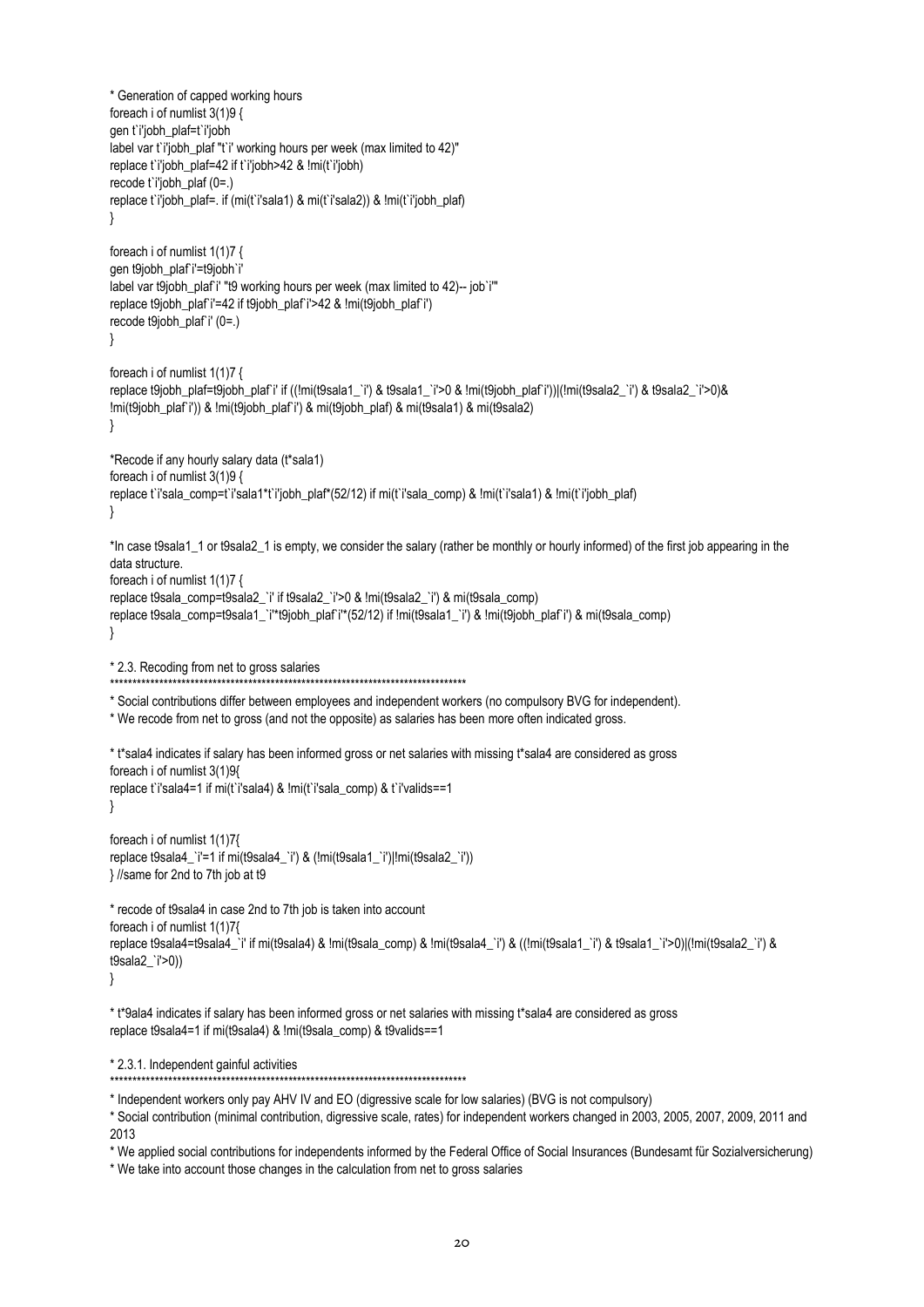```
* Calculation from net to gross salary (Independent gainful activities) for t3 to t4 (2003-04)
foreach i of numlist 3 (1) 4{
```

```
replace t`i'sala_comp=t`i'sala_comp + 35.41666667 if t`i'sala_comp>= 0 & t`i'sala_comp< 690 & t`i'sala4==2 & t`i'jobs==4
replace t`i'sala_comp=t`i'sala_comp / 0.94884 if t`i'sala_comp>= 690 & t`i'sala_comp< 1185 & t`i'sala4==2 & t`i'jobs==4
replace t`i'sala_comp=t`i'sala_comp / 0.94763 if t`i'sala_comp>= 1185 & t`i'sala_comp< 1515 & t`i'sala4==2 & t`iliobs==4
replace t`i'sala_comp=t`i'sala_comp / 0.94641 if t`i'sala_comp>= 1515 & t`i'sala_comp< 1679 & t`i'sala4==2 & t`i'jobs==4
replace t`i'sala_comp=t`i'sala_comp / 0.94519 if t`i'sala_comp>= 1679 & t`i'sala_comp< 1842 & t`i'sala4==2 & t`i'jobs==4
replace t`i'sala_comp=t`i'sala_comp / 0.94397 if t`i'sala_comp>= 1842 & t`i'sala_comp< 2005 & t`i'sala4==2 & t`i'jobs==4
replace t`i'sala_comp=t`i'sala_comp / 0.94275 if t`i'sala_comp>= 2005 & t`i'sala_comp< 2166 & t`i'sala4==2 & t`i'jobs==4
replace t`i'sala_comp=t`i'sala_comp / 0.94033 if t`i'sala_comp>= 2166 & t`i'sala_comp< 2324 & t`i'sala4==2 & t`i'jobs==4
replace t`i'sala_comp=t`i'sala_comp / 0.93789 if t`i'sala_comp>= 2324 & t`i'sala_comp< 2482 & t`i'sala4==2 & t`i'jobs==4
replace t`i'sala_comp=t`i'sala_comp / 0.93545 if t`i'sala_comp>= 2482 & t`i'sala_comp< 2639 & t`i'sala4==2 & t`iliobs==4
replace t`i'sala_comp=t`i'sala_comp / 0.93301 if t`i'sala_comp>= 2639 & t`i'sala_comp< 2795 & t`i'sala4==2 & t`i'jobs==4
replace t`i'sala_comp=t`i'sala_comp / 0.93058 if t`i'sala_comp>= 2795 & t`i'sala_comp< 2951 & t`i'sala4==2 & t`i'jobs==4
replace t`i'sala_comp=t`i'sala_comp / 0.92814 if t`i'sala_comp>= 2951 & t`i'sala_comp< 3103 & t`i'sala4==2 & t`i'jobs==4
replace t`i'sala_comp=t`i'sala_comp / 0.92449 if t`i'sala_comp>= 3103 & t`i'sala_comp< 3252 & t`i'sala4==2 & t`i'jobs==4
replace t`i'sala_comp=t`i'sala_comp / 0.92083 if t`i'sala_comp>= 3252 & t`i'sala_comp< 3400 & t`i'sala4==2 & t`i'jobs==4
replace t`i'sala_comp=t`i'sala_comp / 0.91717 if t`i'sala_comp>= 3400 & t`i'sala_comp< 3547 & t`i'sala4==2 & t`i'jobs==4
replace t`i'sala_comp=t`i'sala_comp / 0.91353 if t`i'sala_comp>= 3547 & t`i'sala_comp< 3692 & t`i'sala4==2 & t`i'jobs==4
replace t`i'sala_comp=t`i'sala_comp / 0.90987 if t`i'sala_comp>= 3692 & t`i'sala_comp< 3834 & t`i'sala4==2 & t`i'jobs==4
replace t`i'sala_comp=t`i'sala_comp / 0.90500 if t`i'sala_comp>= 3834 & t`i'sala4==2 & t`i'jobs==4
}
```
\* Calculation from net to gross salary (Independent gainful activities ) for t5 to t6 (2005-06)

```
foreach i of numlist 5 (1) 6{
replace t`i'sala_comp=t`i'sala_comp + 35.41666667 if t`i'sala_comp>= 0 & t`i'sala_comp< 690 & t`i'sala4==2 & t`i'jobs==4
replace t`i'sala_comp=t`i'sala_comp / 0.94884 if t`i'sala_comp>= 690 & t`i'sala_comp< 1256 & t`i'sala4==2 & t`iliobs==4
replace t`i'sala_comp=t`i'sala_comp / 0.94763 if t`i'sala_comp>= 1256 & t`i'sala_comp< 1586 & t`i'sala4==2 & t`i'jobs==4
replace t`i'sala_comp=t`i'sala_comp / 0.94641 if t`i'sala_comp>= 1586 & t`i'sala_comp< 1750 & t`i'sala4==2 & t`i'jobs==4
replace t`i'sala_comp=t`i'sala_comp / 0.94519 if t`i'sala_comp>= 1750 & t`i'sala_comp< 1913 & t`i'sala4==2 & t`i'jobs==4
replace t`i'sala_comp=t`i'sala_comp / 0.94397 if t`i'sala_comp>= 1913 & t`i'sala_comp< 2075 & t`i'sala4==2 & t`ijobs==4
replace t`i'sala_comp=t`i'sala_comp / 0.94275 if t`i'sala_comp>= 2075 & t`i'sala_comp< 2236 & t`i'sala4==2 & t`i'jobs==4
replace t`i'sala_comp=t`i'sala_comp / 0.94033 if t`i'sala_comp>= 2236 & t`i'sala_comp< 2395 & t`i'sala4==2 & t`i'iobs==4
replace t`i'sala_comp=t`i'sala_comp / 0.93789 if t`i'sala_comp>= 2395 & t`i'sala_comp< 2552 & t`i'sala4==2 & t`i'jobs==4
replace t`i'sala_comp=t`i'sala_comp / 0.93545 if t`i'sala_comp>= 2552 & t`i'sala_comp< 2705 & t`i'sala4==2 & t`ijobs==4
replace t`i'sala_comp=t`i'sala_comp / 0.93301 if t`i'sala_comp>= 2705 & t`i'sala_comp< 2865 & t`i'sala4==2 & t`i'jobs==4
replace t`i'sala_comp=t`i'sala_comp / 0.93058 if t`i'sala_comp>= 2865 & t`i'sala_comp< 3020 & t`i'sala4==2 & t`i'jobs==4
replace t`i'sala_comp=t`i'sala_comp / 0.92814 if t`i'sala_comp>= 3020 & t`i'sala_comp< 3173 & t`i'sala4==2 & t`i'jobs==4
replace t`i'sala_comp=t`i'sala_comp / 0.92449 if t`i'sala_comp>= 3173 & t`i'sala_comp< 3322 & t`i'sala4==2 & t`i'jobs==4
replace t`i'sala_comp=t`i'sala_comp / 0.92083 if t`i'sala_comp>= 3322 & t`i'sala_comp< 3469 & t`i'sala4==2 & t`i'jobs==4
replace t`i'sala_comp=t`i'sala_comp / 0.91717 if t`i'sala_comp>= 3469 & t`i'sala_comp< 3616 & t`i'sala4==2 & t`i'jobs==4
replace t`i'sala_comp=t`i'sala_comp / 0.91353 if t`i'sala_comp>= 3616 & t`i'sala_comp< 3761 & t`i'sala4==2 & t`i'jobs==4
replace t`i'sala_comp=t`i'sala_comp / 0.90987 if t`i'sala_comp>= 3761 & t`i'sala_comp< 3902 & t`i'sala4==2 & t`i'jobs==4
replace t'i'sala_comp=t'i'sala_comp / 0.90500 if t'i'sala_comp>= 3902 & t'i'sala4==2 & t'i'jobs==4
}
```
\* Calculation of gross salaries. From net to gross for t7 (2007)

```
foreach i of numlist 7 (1) 7{
```

```
replace t`i'sala_comp=t`i'sala_comp + 37.08333333 if t`i'sala_comp>= 0 & t`i'sala_comp< 704 & t`i'sala4==2 & t`i'jobs==4
replace t`i'sala_comp=t`i'sala_comp / 0.94884 if t`i'sala_comp>= 704 & t`i'sala_comp< 1256 & t`i'sala4==2 & t`i'jobs==4
replace t`i'sala_comp=t`i'sala_comp / 0.94763 if t`i'sala_comp>= 1256 & t`i'sala_comp< 1586 & t`i'sala4==2 & t`i'jobs==4
replace t`i'sala_comp=t`i'sala_comp / 0.94641 if t`i'sala_comp>= 1586 & t`i'sala_comp< 1758 & t`i'sala4==2 & t`i'jobs==4
replace t`i'sala_comp=t`i'sala_comp / 0.94519 if t`i'sala_comp>= 1758 & t`i'sala_comp< 1928 & t`i'sala4==2 & t`i'jobs==4
replace t`i'sala_comp=t`i'sala_comp / 0.94397 if t`i'sala_comp>= 1928 & t`i'sala_comp< 2099 & t`i'sala4==2 & t`i'jobs==4
replace t`i'sala_comp=t`i'sala_comp / 0.94275 if t`i'sala_comp>= 2099 & t`i'sala_comp< 2268 & t`i'sala4==2 & t`i'jobs==4
replace t`i'sala_comp=t`i'sala_comp / 0.94033 if t`i'sala_comp>= 2268 & t`i'sala_comp< 2434 & t`i'sala4==2 & t`i'jobs==4
replace t`i'sala_comp=t`i'sala_comp / 0.93789 if t`i'sala_comp>= 2434 & t`i'sala_comp< 2599 & t`i'sala4==2 & t`i'jobs==4
replace t`i'sala_comp=t`i'sala_comp / 0.93545 if t`i'sala_comp>= 2599 & t`i'sala_comp< 2764 & t`i'sala4==2 & t`i'jobs==4
replace t`i'sala_comp=t`i'sala_comp / 0.93301 if t`i'sala_comp>= 2764 & t`i'sala_comp< 2927 & t`i'sala4==2 & t`i'jobs==4
replace t`i'sala_comp=t`i'sala_comp / 0.93058 if t`i'sala_comp>= 2927 & t`i'sala_comp< 3090 & t`i'sala4==2 & t`i'jobs==4
replace t`i'sala_comp=t`i'sala_comp / 0.92814 if t`i'sala_comp>= 3090 & t`i'sala_comp< 3250 & t`i'sala4==2 & t`i'jobs==4
replace t`i'sala_comp=t`i'sala_comp / 0.92449 if t`i'sala_comp>= 3250 & t`i'sala_comp< 3406 & t`i'sala4==2 & t`i'jobs==4
replace t`i'sala_comp=t`i'sala_comp / 0.92083 if t`i'sala_comp>= 3406 & t`i'sala_comp< 3561 & t`i'sala4==2 & t`i'jobs==4
replace t`i'sala_comp=t`i'sala_comp / 0.91717 if t`i'sala_comp>= 3561 & t`i'sala_comp< 3715 & t`i'sala4==2 & t`i'jobs==4
```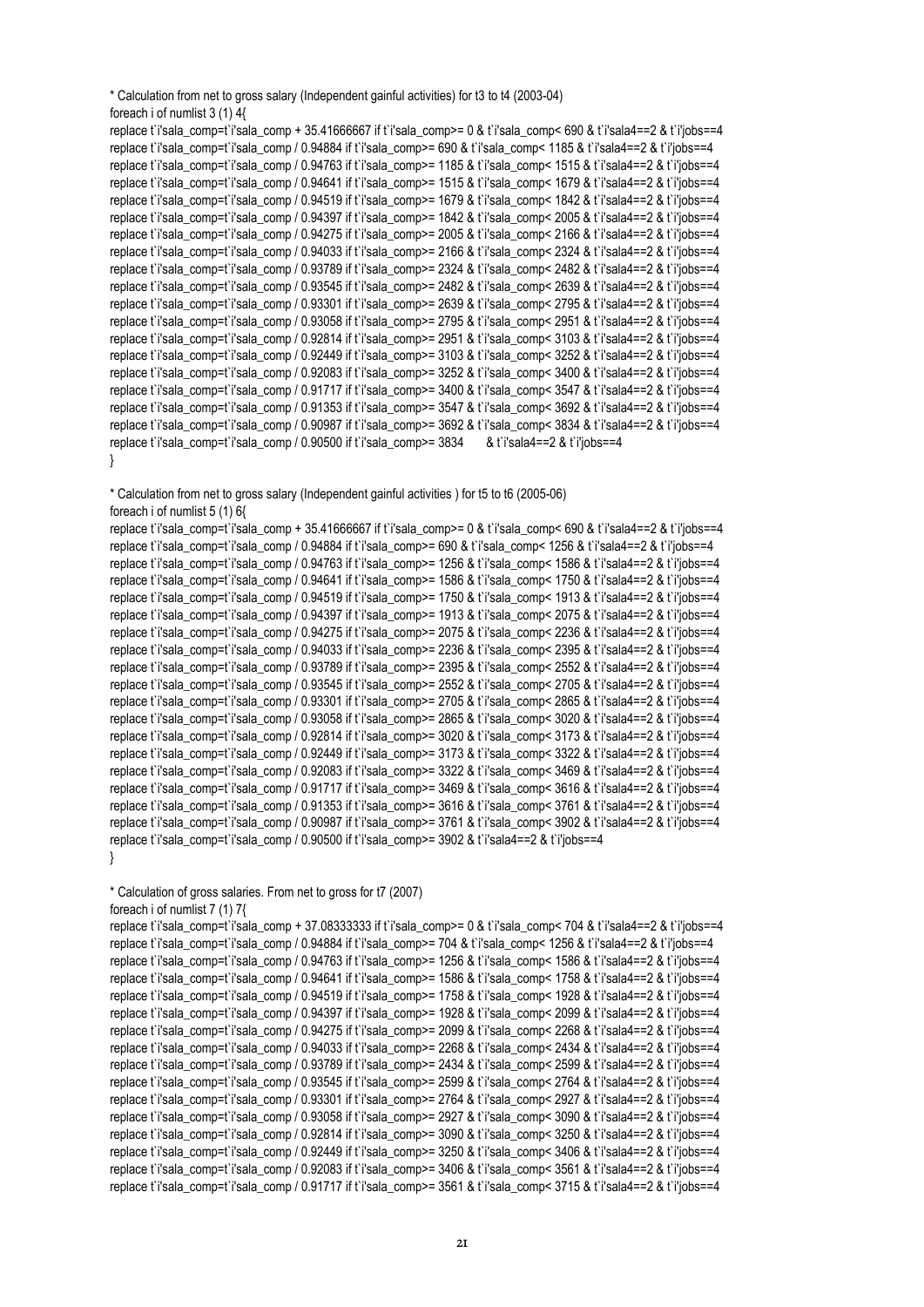```
replace t`i'sala_comp=t`i'sala_comp / 0.91353 if t`i'sala_comp>= 3715 & t`i'sala_comp< 3867 & t`i'sala4==2 & t`i'jobs==4
replace t`i'sala_comp=t`i'sala_comp / 0.90987 if t`i'sala_comp>= 3867 & t`i'sala_comp< 4015 & t`i'sala4==2 & t`i'jobs==4
replace t`i'sala_comp=t`i'sala_comp / 0.90500 if t`i'sala_comp>= 4015 & t`i'sala4==2 & t`i'iobs==4
}
```

```
* Calculation of gross salaries. From net to gross for t8 (2010)
foreach i of numlist 8 (1) 8{
```

```
replace t`i'sala_comp=t`i'sala_comp + 38.33333333 if t`i'sala_comp>= 0 & t`i'sala_comp< 747 & t`i'sala4==2 & t`i'jobs==4
replace t`i'sala_comp=t`i'sala_comp / 0.94884 if t`i'sala_comp>= 747 & t`i'sala_comp< 1264 & t`i'sala4==2 & t`i'jobs==4
replace t`i'sala_comp=t`i'sala_comp / 0.94763 if t`i'sala_comp>= 1264 & t`i'sala_comp< 1602 & t`i'sala4==2 & t`i'jobs==4
replace t`i'sala_comp=t`i'sala_comp / 0.94641 if t`i'sala_comp>= 1602 & t`i'sala_comp< 1781 & t`i'sala4==2 & t`i'iobs==4
replace t`i'sala_comp=t`i'sala_comp / 0.94519 if t`i'sala_comp>= 1781 & t`i'sala_comp< 1960 & t`i'sala4==2 & t`i'jobs==4
replace t`i'sala_comp=t`i'sala_comp / 0.94397 if t`i'sala_comp>= 1960 & t`i'sala_comp< 2138 & t`i'sala4==2 & t`i'jobs==4
replace t`i'sala_comp=t`i'sala_comp / 0.94275 if t`i'sala_comp>= 2138 & t`i'sala_comp< 2315 & t`i'sala4==2 & t`i'jobs==4
replace t`i'sala_comp=t`i'sala_comp / 0.94033 if t`i'sala_comp>= 2315 & t`i'sala_comp< 2489 & t`i'sala4==2 & t`i'jobs==4
replace t`i'sala_comp=t`i'sala_comp / 0.93789 if t`i'sala_comp>= 2489 & t`i'sala_comp< 2662 & t`i'sala4==2 & t`ijobs==4
replace t`i'sala_comp=t`i'sala_comp / 0.93545 if t`i'sala_comp>= 2662 & t`i'sala_comp< 2834 & t`i'sala4==2 & t`i'jobs==4
replace t`i'sala_comp=t`i'sala_comp / 0.93301 if t`i'sala_comp>= 2834 & t`i'sala_comp< 3005 & t`i'sala4==2 & t`i'jobs==4
replace t`i'sala_comp=t`i'sala_comp / 0.93058 if t`i'sala_comp>= 3005 & t`i'sala_comp< 3140 & t`i'sala4==2 & t`i'jobs==4
replace t`i'sala_comp=t`i'sala_comp / 0.92814 if t`i'sala_comp>= 3140 & t`i'sala_comp< 3342 & t`i'sala4==2 & t`i'jobs==4
replace t`i'sala_comp=t`i'sala_comp / 0.92449 if t`i'sala_comp>= 3342 & t`i'sala_comp< 3506 & t`i'sala4==2 & t`i'jobs==4
replace t`i'sala_comp=t`i'sala_comp / 0.92083 if t`i'sala_comp>= 3506 & t`i'sala_comp< 3668 & t`i'sala4==2 & t`i'jobs==4
replace t`i'sala_comp=t`i'sala_comp / 0.91717 if t`i'sala_comp>= 3668 & t`i'sala_comp< 3829 & t`i'sala4==2 & t`i'jobs==4
replace t`i'sala_comp=t`i'sala_comp / 0.91353 if t`i'sala_comp>= 3829 & t`i'sala_comp< 3989 & t`i'sala4==2 & t`i'jobs==4
replace t`i'sala_comp=t`i'sala_comp / 0.90987 if t`i'sala_comp>= 3989 & t`i'sala_comp< 4144 & t`i'sala4==2 & t`i'jobs==4
replace t`i'sala_comp=t`i'sala_comp / 0.90500 if t`i'sala_comp>= 4144 & t`i'sala4==2 & t`i'jobs==4
```

```
}
```
\* Calculation of gross salaries. From net to gross for t9 (2014)

```
foreach i of numlist 9 (1) 9{
```

```
replace t`i'sala_comp=t`i'sala_comp + 480/12 if t`i'sala_comp>= 0 & t`i'sala_comp< 763 & t`i'sala4==2 & t`i'jobs==4
replace t`i'sala_comp=t`i'sala_comp / 0.94777 if t`i'sala_comp>= 763 & t`i'sala_comp< 1358 & t`i'sala4==2 & t`i'jobs==4
replace t`i'sala_comp=t`i'sala_comp / 0.94652 if t`i'sala_comp>= 1358 & t`i'sala_comp< 1710 & t`i'sala4==2 & t`i'jobs==4
replace t`i'sala_comp=t`i'sala_comp / 0.94528 if t`i'sala_comp>= 1710 & t`i'sala_comp< 1889 & t`i'sala4==2 & t`i'jobs==4
replace t`i'sala_comp=t`i'sala_comp / 0.94404 if t`i'sala_comp>= 1889 & t`i'sala_comp< 2068 & t`i'sala4==2 & t`i'jobs==4
replace t`i'sala_comp=t`i'sala_comp / 0.94279 if t`i'sala_comp>= 2068 & t`i'sala_comp< 2245 & t`i'sala4==2 & t`i'jobs==4
replace t`i'sala_comp=t`i'sala_comp / 0.94155 if t`i'sala_comp>= 2245 & t`i'sala_comp< 2421 & t`i'sala4==2 & t`i'jobs==4
replace t`i'sala_comp=t`i'sala_comp / 0.93907 if t`i'sala_comp>= 2421 & t`i'sala_comp< 2595 & t`i'sala4==2 & t`i'jobs==4
replace t`i'sala_comp=t`i'sala_comp / 0.93658 if t`i'sala_comp>= 2595 & t`i'sala_comp< 2767 & t`i'sala4==2 & t`i'jobs==4
replace t`i'sala_comp=t`i'sala_comp / 0.93409 if t`i'sala_comp>= 2767 & t`i'sala_comp< 2938 & t`i'sala4==2 & t`i'jobs==4
replace t`i'sala_comp=t`i'sala_comp / 0.93160 if t`i'sala_comp>= 2938 & t`i'sala_comp< 3109 & t`i'sala4==2 & t`i'jobs==4
replace t`i'sala_comp=t`i'sala_comp / 0.92912 if t`i'sala_comp>= 3109 & t`i'sala_comp< 3278 & t`i'sala4==2 & t`i'jobs==4
replace t`i'sala_comp=t`i'sala_comp / 0.92663 if t`i'sala_comp>= 3278 & t`i'sala_comp< 3445 & t`i'sala4==2 & t`i'jobs==4
replace t`i'sala_comp=t`i'sala_comp / 0.92290 if t`i'sala_comp>= 3445 & t`i'sala_comp< 3607 & t`i'sala4==2 & t`i'jobs==4
replace t`i'sala_comp=t`i'sala_comp / 0.91916 if t`i'sala_comp>= 3607 & t`i'sala_comp< 3769 & t`i'sala4==2 & t`i'jobs==4
replace t`i'sala_comp=t`i'sala_comp / 0.91543 if t`i'sala_comp>= 3769 & t`i'sala_comp< 3928 & t`i'sala4==2 & t`i'jobs==4
replace t`i'sala_comp=t`i'sala_comp / 0.91171 if t`i'sala_comp>= 3928 & t`i'sala_comp< 4087 & t`i'sala4==2 & t`ijobs==4
replace t`i'sala_comp=t`i'sala_comp / 0.90798 if t`i'sala_comp>= 4087 & t`i'sala_comp< 4241 & t`i'sala4==2 & t`i'jobs==4
replace t`i'sala_comp=t`i'sala_comp / 0.90300 if t`i'sala_comp>= 4241 & t`i'sala4==2 & t`i'jobs==4
}
```
\* 2.3.2. Dependent gainful activities

\*\*\*\*\*\*\*\*\*\*\*\*\*\*\*\*\*\*\*\*\*\*\*\*\*\*\*\*\*\*\*\*\*\*\*\*\*\*\*\*\*\*\*\*\*\*\*\*\*\*\*\*\*\*\*\*\*\*\*\*\*\*\*\*\*\*\*\*\*\*\*\*\*\*\*\*\*\*\*\*

\*For employees, social contributions (mainly the 2nd pillar) vary by firm, yearly salary, age, type of job, cantons, etc. We estimate the contribution rate for employees based on FSO 2010 that documents the average social contribution rate by age group

\* From 2003 to 2007: contribution rate average is 9.4% (age group 18-24) foreach i of numlist 3(1)7 { replace t`i'sala\_comp = t`i'sala\_comp / 0.906 if t`i'sala4==2 & t`i'jobs!=4 & !mi(t`i'jobs) }

\* For 2010 and 2014: contribution rate average is 12.2% (age group 25-34) foreach i of numlist 8(1)9 { replace t`i'sala\_comp = t`i'sala\_comp /  $0.878$  if t`i'sala4==2 & t`i'iobs!=4 & !mi(t`i'iobs)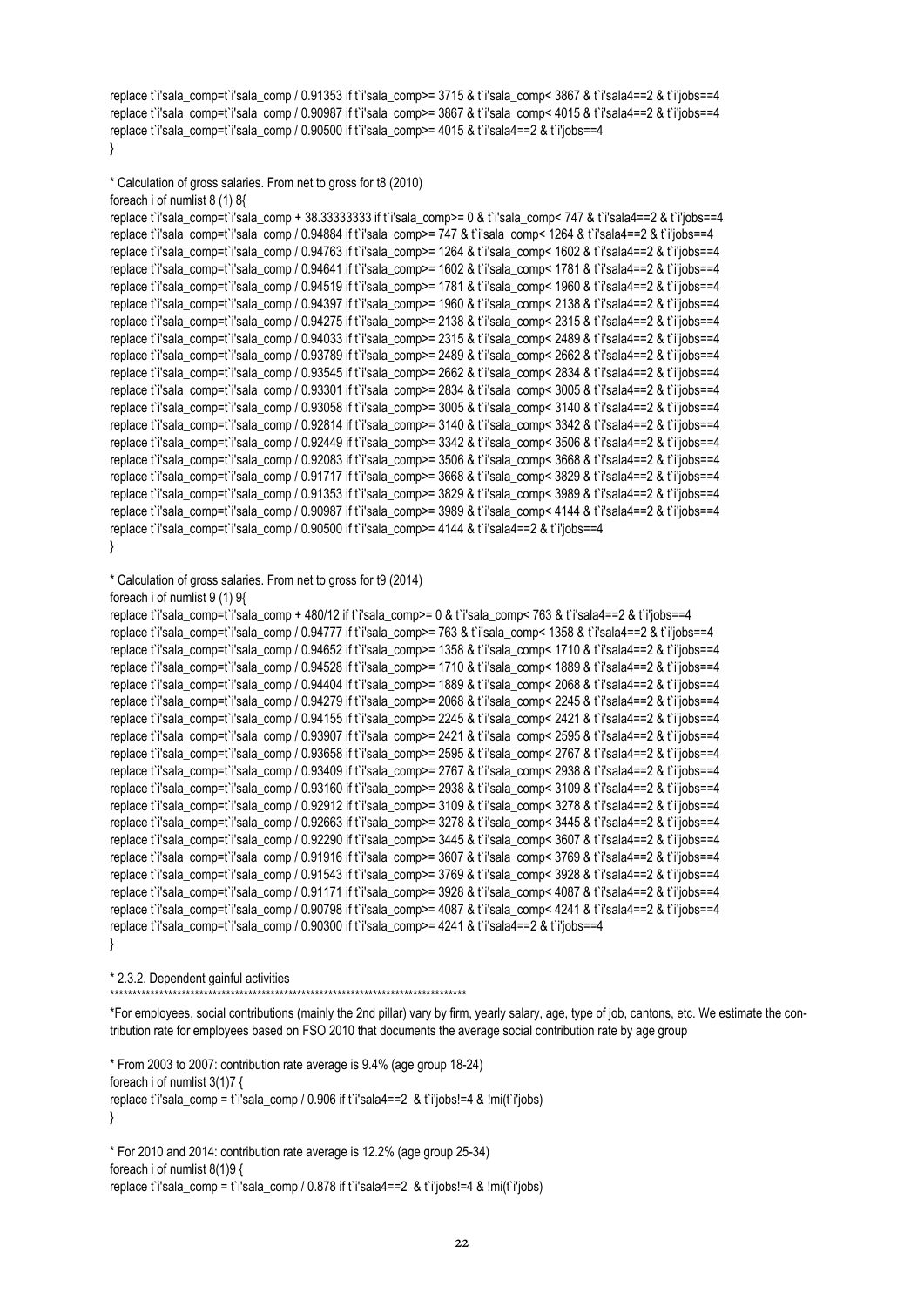$\mathcal{E}$ 

#### \* 2.4. Calculation of full-time equivalent salary (based on first gainful occupation activity)

\* Compute full-time equivalent gross salaries from salary (t\*sala comp) foreach i of numlist 3(1)9 { gen t'i'sala fte comp=. label var t'i'sala fte comp "t'i' full-time equi, salary estimation (1st work activity; monthly gross; CHF)" replace t'i'sala fte comp=t'i'sala comp/(t'i'jobh\_plaf/42) if !mi(t'i'sala comp) & !mi(t'i'jobh\_plaf)  $\{$ 

\* We highly recommend truncating cases with very high and very low full-time equivalent salaries (at least 1% of higher and 1 % of lower salaries). In Switzerland, a full time equivalent salary may be implausible when under approx. 2000 Francs. Salaries of individuals working full-time from the lower 10% quantile in 2014 were under 3550 CHF (Federal Statistical Office. 2022. Délimitation des quantiles (salaire mensuel net), pour les temps pleins et temps partiels selon le taux d'occupation - Secteur privé et secteur public ensemble - Suisse. Swiss Earnings Structure Survey).

\* Data users should also consider using median instead of mean that is not sensitive to outliers.

\* 3. Salary for t9 based on all gainful work activities and all available variables

\* Calculation of t9sala\_all\_comp and t9sala\_fte\_all\_comp

\* In t9, we have detailed salary data on all job episodes. We calculate here a composite salary variable that account for all the available t9 salary data

\* In the calculation of t9 composite salary based on all work activities, we account for all salaries available. In the calculation of t9 composite full-time equivalent salary, we account for all salaries with the indication of worked hours per week as it is needed to estimate full-time equivalent salaries.

\* 3.1. Calculation of t9 salary for each work activity (for salary composite variable) 

```
* Creation of variables of t9 monthly salary variable for each work activity
foreach i of numlist 1(1)7 {
gen t9sala all comp`i'=.
label var t9sala all comp'i' "t9 salary estimate (work activity 'i'; monthly gross; CHF)"
- 1
```
\* Constructing composite salaries for each work activity \* Accounting for salaries informed monthly (t9sala2\_\*) foreach i of numlist 1(1)7 { replace t9sala\_all\_comp`i'=t9sala2\_`i' if t9sala2\_`i'>0 & !mi(t9sala2\_`i')  $\mathcal{E}$ 

\* Accounting for salaries informed hourly (t9sala1\_\*) foreach i of numlist 1(1)7 { replace t9sala\_all\_comp`i'=t9sala1\_`i'\*t9jobh\_plaf`i'\*(52/12) if mi(t9sala\_all\_comp`i') & !mi(t9jobh\_plaf`i')  $\left\{ \right\}$ 

```
* Accounting for annual salary (t9sala7_*)
foreach i of numlist 1(1)7 {
replace t9sala all comp`i'= t9sala7 `i'/12 if mi(t9sala all comp`i')
\mathcal{E}
```

```
* Add of 13th salary when not included in amounts (t9sala5 * & t9sala6 *)
foreach i of numlist 1(1)7 {
replace t9sala_all_comp`i'=t9sala_all_comp`i'*(13/12) if (t9sala5_`i'==1 & t9sala6_`i'==2)
\left\{ \right\}
```
\* Accounting for salaries in foreign currencies (sala11) clonevar t9fc sala unit1=t9fc sala unit clonevar t9foreign\_currency1=t9foreign\_currency

```
foreach i of numlist 1(1)7 {
* if salary informed montly
replace t9sala all comp`i'=t9sala11 `i' if mi(t9sala all comp`i') & !mi(t9sala11 `i') & t9fc sala unit`i'==2
```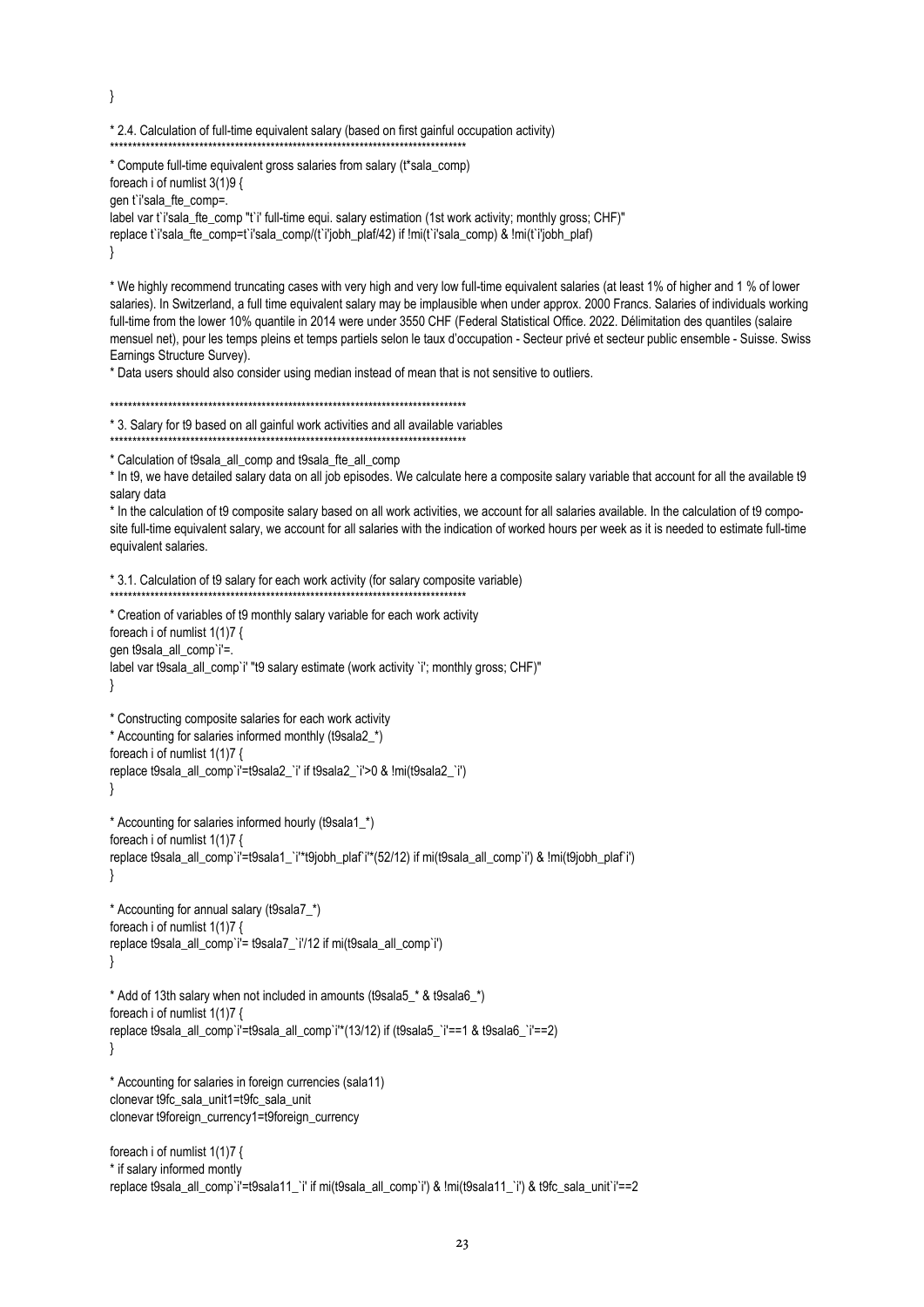```
* if salary informed hourly
replace t9sala all_comp`i'=t9sala11_`i'*t9iobh_plaf`i'*(52/12) if mi(t9sala_all_comp`i') & t9fc_sala_unit`i'==1 & !mi(t9iobh_plaf`i')
* if salary informed annually
replace t9sala_all_comp`i'=(t9sala11_i'/12) if mi(t9sala_all_comp`i') & t9fc_sala_unit`i'==7
} 
///59 cases replaced on 66 that mentioned a salary in foreign currency
```

```
///1 case with daily salary (t9fc_sala_unit*==13) not considered in the calculation. We don't have the data on number of days worked per 
month.
```

```
* Conversion from foreign currency to CHF
```
\* Conversion rate of the 22th of May 2014 (median of participation date to t9)

```
* http://www.xe.com/fr/currencytables/?from=CHF&date=2014-05-22
```

```
foreach i of numlist 1(1)7 {
```

```
replace t9sala_all_comp`i'= (t9sala_all_comp`i<sup>*</sup> (0.2436)) if t9foreign_currency`i'=="AED"
replace t9sala_all_comp`i'= (t9sala_all_comp`i<sup>*</sup> (0.1109)) if t9foreign_currency`i'=="ARS"
replace t9sala_all_comp`i'= (t9sala_all_comp`i'* (0.8211)) if t9foreign_currency`i'=="CAD"
replace t9sala_all_comp`i'= (t9sala_all_comp`i'* (0.0445)) if t9foreign_currency`i'=="CZK"
replace t9sala_all_comp`i'= (t9sala_all_comp`i'* (1.2215)) if t9foreign_currency`i'=="EUR"
replace t9sala_all_comp`i'= (t9sala_all_comp`i'* (1.5083)) if t9foreign_currency`i'=="GDP"
replace t9sala_all_comp`i'= (t9sala_all_comp`i'* (0.1154)) if t9foreign_currency`i'=="HKD"
replace t9sala_all_comp`i'= (t9sala_all_comp`i'* (0.0088)) if t9foreign_currency`i'=="JPY"
replace t9sala_all_comp`i'= (t9sala_all_comp`i'* (0.1504)) if t9foreign_currency`i'=="NOK"
replace t9sala_all_comp`i'= (t9sala_all_comp`i'* (0.7661)) if t9foreign_currency`i'=="NZD"
replace t9sala_all_comp`i'= (t9sala_all_comp`i'* (0.0261)) if t9foreign_currency`i'=="RUB"
replace t9sala_all_comp`i'= (t9sala_all_comp`i'* (0.1357)) if t9foreign_currency`i'=="SEK"
replace t9sala_all_comp`i'= (t9sala_all_comp`i'* (0.0275)) if t9foreign_currency`i'=="THB"
replace t9sala_all_comp`i'= (t9sala_all_comp`i'* (0.8948)) if t9foreign_currency`i'=="USD"
} 
//59 cases replaced
* Extra salaries (Bonus, etc.) added to monthly composite salary 
gen t9salaz2_1 = t9salaz2
gen t9salaz7_1 = t9salaz7
foreach i of numlist 1 (1) 7 {
* extra salaries every month
replace t9sala all_comp`i'=t9sala_all_comp`i'+t9salaz2_`i' if !mi(t9salaz2_`i') & !mi(t9sala_all_comp`i')
* extra salaries year
replace t9sala_all_comp`i'=t9sala_all_comp`i'+(t9salaz7_`i'/12) if !mi(t9salaz7_`i') & !mi(t9sala_all_comp`i')
}
```

```
* 3.2. Recoding from net to gross salary for every job in t9
********************************************************************************
```

```
*Salaries with missing t9sala4_* are considered as gross
foreach i of numlist 1(1)7{
replace t9sala4_`i'=1 if mi(t9sala4_`i') & !mi(t9sala_all_comp`i')
}
```
\* Independent work

\* Independent workers only pay insurance for old age or widowhood (AHV/AVS), the disability insurance (IV/AI) and the income compensation allowance (EO/APG) (degressive scale for low salaries) gen t $9$ jobs $1 = t9$ jobs \* number of independent workers for seven jobs in t9

foreach i of numlist 1 (1) 7{ count if t9jobs\_`i'==4 & t9sala4\_`i'==2

} //some salaries are from independent work

```
* Calculation of salaries from net to gross for all jobs in t9 (2014)
foreach i of numlist 1 (1) 7{
replace t9sala all comp`i'=t9sala all comp`i' + 480/12 if t9sala all comp`i'>= 0 & t9sala all comp`i'< 763 & t9sala4 `i'==2 & t9jobs `i'==4
replace t9sala_all_comp`i'=t9sala_all_comp`i' / 0.94777 if t9sala_all_comp`i'>= 763 & t9sala_all_comp`i'< 1358 & t9sala4_`i'==2 & 
t9jobs_`i'==4
```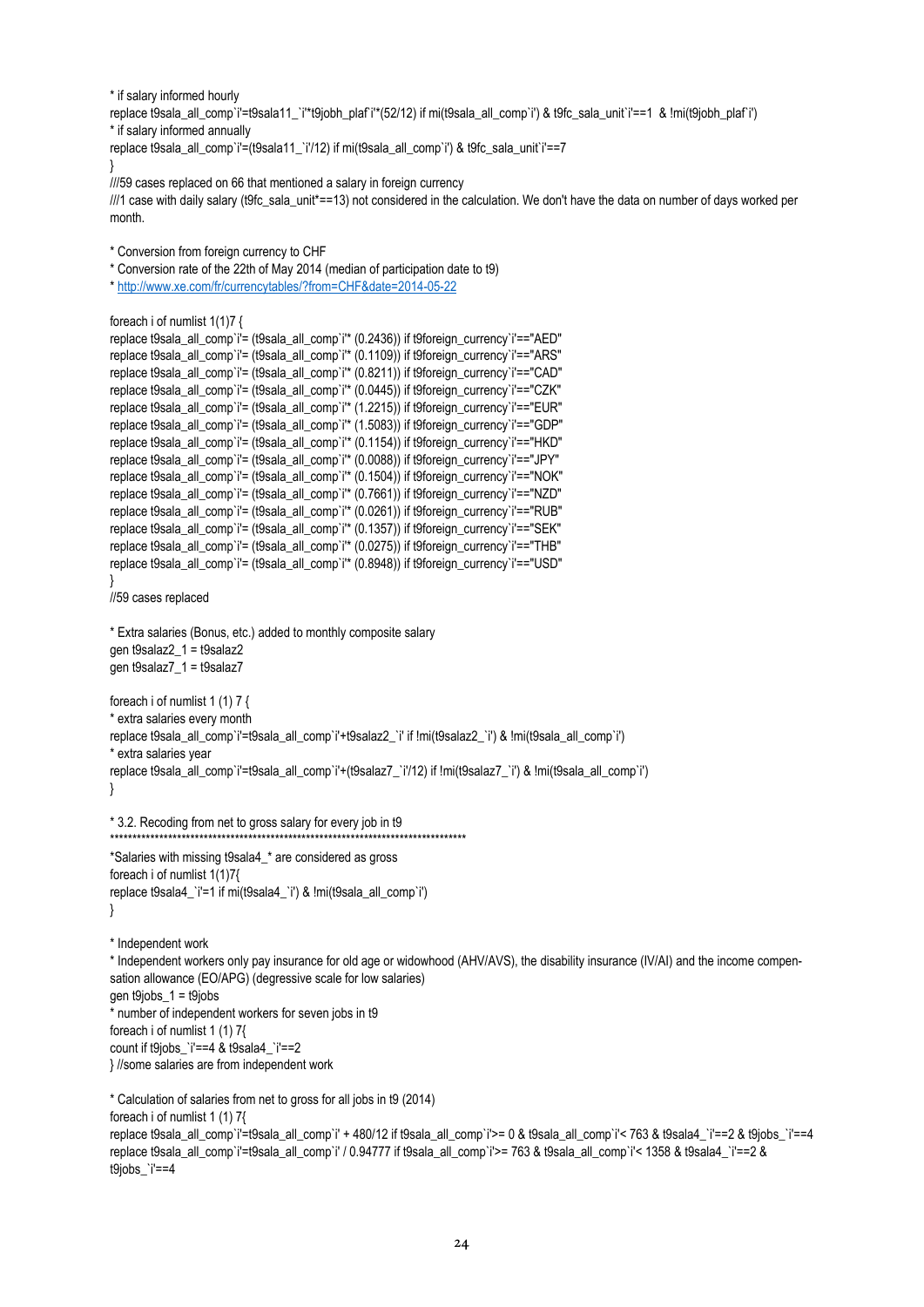replace t9sala all comp`i'=t9sala all comp`i' / 0.94652 if t9sala all comp`i'>= 1358 & t9sala all comp`i'< 1710 & t9sala4 `i'==2 & t $9$ jobs ` $i'=-4$ replace t9sala all\_comp`i'=t9sala\_all\_comp`i' / 0.94528 if t9sala\_all\_comp`i'>= 1710 & t9sala\_all\_comp`i'< 1889 & t9sala4\_`i'==2 & t9jobs\_`i'==4 replace t9sala\_all\_comp`i'=t9sala\_all\_comp`i' / 0.94404 if t9sala\_all\_comp`i'>= 1889 & t9sala\_all\_comp`i'< 2068 & t9sala4\_`i'==2 & t9jobs\_`i'==4 replace t9sala all\_comp`i'=t9sala\_all\_comp`i' / 0.94279 if t9sala\_all\_comp`i'>= 2068 & t9sala\_all\_comp`i'< 2245 & t9sala4\_`i'==2 & t9jobs\_`i'==4 replace t9sala\_all\_comp`i'=t9sala\_all\_comp`i' / 0.94155 if t9sala\_all\_comp`i'>= 2245 & t9sala\_all\_comp`i'< 2421 & t9sala4\_`i'==2 & t9jobs\_`i'==4 replace t9sala all\_comp`i'=t9sala\_all\_comp`i' / 0.93907 if t9sala\_all\_comp`i'>= 2421 & t9sala\_all\_comp`i'< 2595 & t9sala4\_`i'==2 & t $9$ jobs ` $i'=-4$ replace t9sala\_all\_comp`i'=t9sala\_all\_comp`i' / 0.93658 if t9sala\_all\_comp`i'>= 2595 & t9sala\_all\_comp`i'< 2767 & t9sala4\_`i'==2 & t9jobs\_`i'==4 replace t9sala\_all\_comp`i'=t9sala\_all\_comp`i' / 0.93409 if t9sala\_all\_comp`i'>= 2767 & t9sala\_all\_comp`i'< 2938 & t9sala4\_`i'==2 & t9jobs\_`i'==4 replace t9sala\_all\_comp`i'=t9sala\_all\_comp`i' / 0.93160 if t9sala\_all\_comp`i'>= 2938 & t9sala\_all\_comp`i'< 3109 & t9sala4\_`i'==2 & t9jobs\_`i'==4 replace t9sala\_all\_comp`i'=t9sala\_all\_comp`i' / 0.92912 if t9sala\_all\_comp`i'>= 3109 & t9sala\_all\_comp`i'< 3278 & t9sala4\_`i'==2 & t $9$ jobs ` $i'=-4$ replace t9sala\_all\_comp`i'=t9sala\_all\_comp`i' / 0.92663 if t9sala\_all\_comp`i'>= 3278 & t9sala\_all\_comp`i'< 3445 & t9sala4\_`i'==2 & t9jobs\_`i'==4 replace t9sala\_all\_comp`i'=t9sala\_all\_comp`i' / 0.92290 if t9sala\_all\_comp`i'>= 3445 & t9sala\_all\_comp`i'< 3607 & t9sala4\_`i'==2 & t9jobs\_`i'==4 replace t9sala\_all\_comp`i'=t9sala\_all\_comp`i' / 0.91916 if t9sala\_all\_comp`i'>= 3607 & t9sala\_all\_comp`i'< 3769 & t9sala4\_`i'==2 & t $9$ jobs ` $i'=-4$ replace t9sala\_all\_comp`i'=t9sala\_all\_comp`i' / 0.91543 if t9sala\_all\_comp`i'>= 3769 & t9sala\_all\_comp`i'< 3928 & t9sala4\_`i'==2 & t9jobs\_`i'==4 replace t9sala\_all\_comp`i'=t9sala\_all\_comp`i' / 0.91171 if t9sala\_all\_comp`i'>= 3928 & t9sala\_all\_comp`i'< 4087 & t9sala4\_`i'==2 & t9jobs\_`i'==4 replace t9sala\_all\_comp`i'=t9sala\_all\_comp`i' / 0.90798 if t9sala\_all\_comp`i'>= 4087 & t9sala\_all\_comp`i'< 4241 & t9sala4\_`i'==2 & t9jobs\_`i'==4 replace t9sala all comp`i'=t9sala all comp`i' / 0.90300 if t9sala all comp`i'>= 4241 & t9sala4 `i'==2 & t9jobs `i'==4 }

\* Dependent work

\* Differentiation between gross / net for employees

\*contribution rate for employees is based on the average social contribution rate by age group calculated by ESPA

\* FSO (2010). ESPA: construction des variables d'analyse sur le revenu professionnel et le revenu du ménage. Neuchâtel: Office fédéral de la statistique.

\* For 2014: contribution rate average is 12.2% (age group 25-34)

foreach i of numlist 1(1)7 { replace t9sala\_all\_comp`i' = t9sala\_all\_comp`i' / 0.878 if t9sala4\_`i'==2 & t9jobs\_`i'!=4 & !mi(t9jobs\_`i') }

\* 3.3. Calculation of gross t9 salary

\*\*\*\*\*\*\*\*\*\*\*\*\*\*\*\*\*\*\*\*\*\*\*\*\*\*\*\*\*\*\*\*\*\*\*\*\*\*\*\*\*\*\*\*\*\*\*\*\*\*\*\*\*\*\*\*\*\*\*\*\*\*\*\*\*\*\*\*\*\*\*\*\*\*\*\*\*\*\*\*

egen t9sala\_all\_comp = rowtotal (t9sala\_all\_comp1 t9sala\_all\_comp2 t9sala\_all\_comp3 t9sala\_all\_comp4 t9sala\_all\_comp5 t9sala\_all\_comp6 t9sala\_all\_comp7) label var t9 sala all comp "t9 salary estimate (all work activity; monthly gross; CHF)" recode t9sala\_all\_comp (0=.)

\* 3.4. Calculation of full time equivalent gross t9 salary

\*\*\*\*\*\*\*\*\*\*\*\*\*\*\*\*\*\*\*\*\*\*\*\*\*\*\*\*\*\*\*\*\*\*\*\*\*\*\*\*\*\*\*\*\*\*\*\*\*\*\*\*\*\*\*\*\*\*\*\*\*\*\*\*\*\*\*\*\*\*\*\*\*\*\*\*\*\*\*\*

\* Reminder: In the calculation of t9 composite full-time equivalent salary, we account for all salaries with the indication of worked hours per week as it is needed to estimate full-time equivalent salaries.

foreach i of numlist 1(1)7 { replace t9sala\_all\_comp`i'=. if mi(t9jobh\_plaf`i') & !mi(t9sala\_all\_comp`i') } //to account only for salaries for which we have data on working hours - needed to calculate full-time equivalent salary

foreach i of numlist 1(1)7 {

replace t9jobh\_plaf`i'=. if !mi(t9jobh\_plaf`i') & mi(t9sala\_all\_comp`i') } //to avoid to sum up working hours of jobs with no salary information